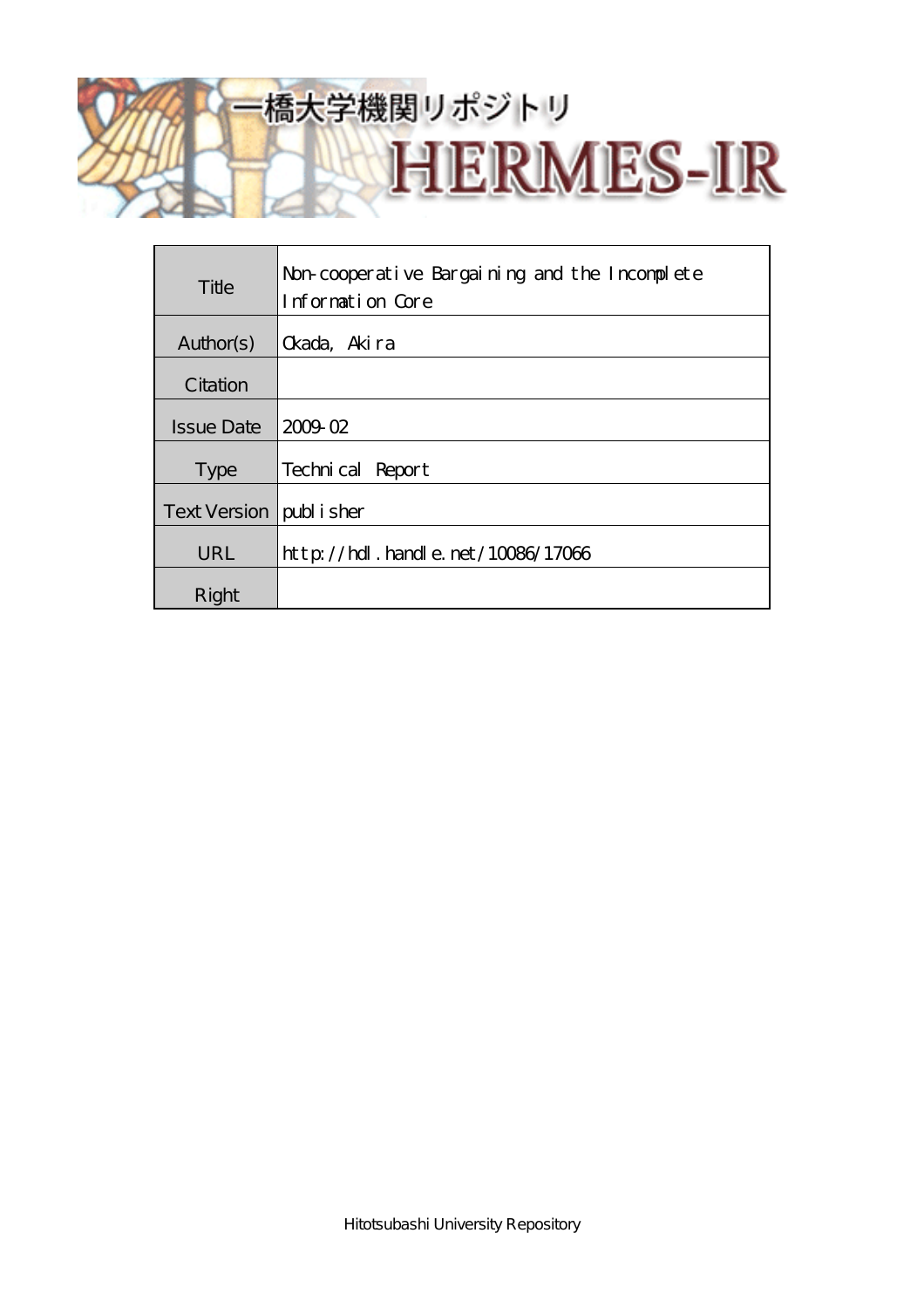Discussion Paper #2009-3

Non-cooperative Bargaining and the Incomplete Information Core by Akira Okada

February, 2009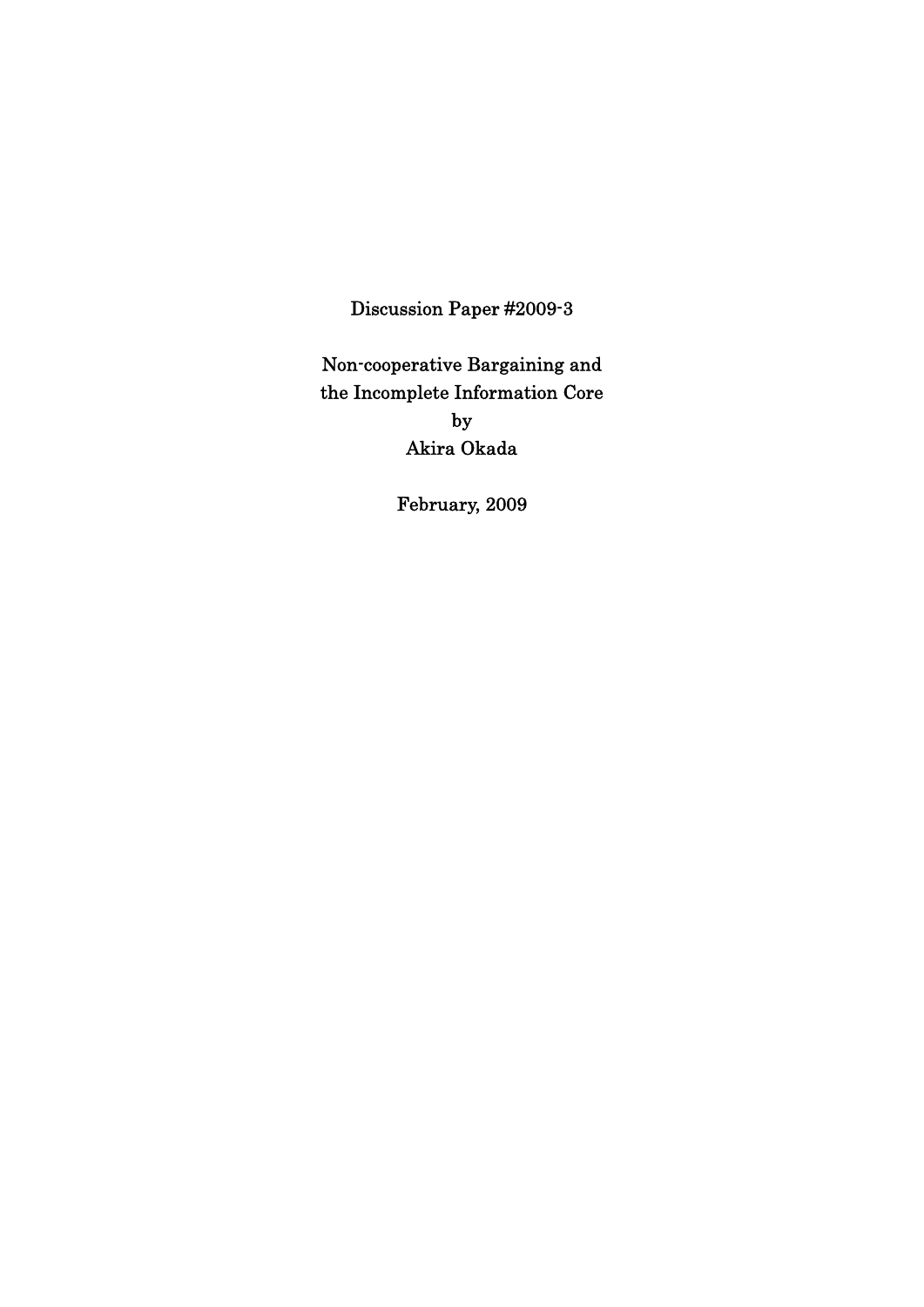# Non-cooperative Bargaining and the Incomplete Information Core

Akira Okada\*

February, 2009

### **A** bstract

We consider information transmission in the core of an exchange economy with incomplete information by non-cooperative bargaining theory. Reformulating the coalitional voting game by Serrano and Vohra Information transmission in coalitional voting games, J. of Economic Theory  $(2007)$ , 117-137 so that an informed agent proposes an allocation, we define a notion of the informational core. A coalition has an informational objection to the status-quo allocation if and only if there exists an equilibrium rejection in the coalitional voting game. We present a non-cooperative sequential bargaining game in which coalitional voting games are repeated, and prove that a refinement of a sequential equilibrium of the bargaining game necessarily yields an allocation in the informational core.

JEL classification: C71; C72; D51; D82

Key words: core, exchange economy, incomplete information, information transmission, non-cooperative bargaining

<sup>\*</sup>Graduate School of Economics, Hitotsubashi University, 2-1 Naka, Kunitachi, Tokyo 186-8601 JAPAN. Phone: +81 42 580 8599, Fax: +81 42 580 8748, E-mail: aokada@econ.hitu.ac.jp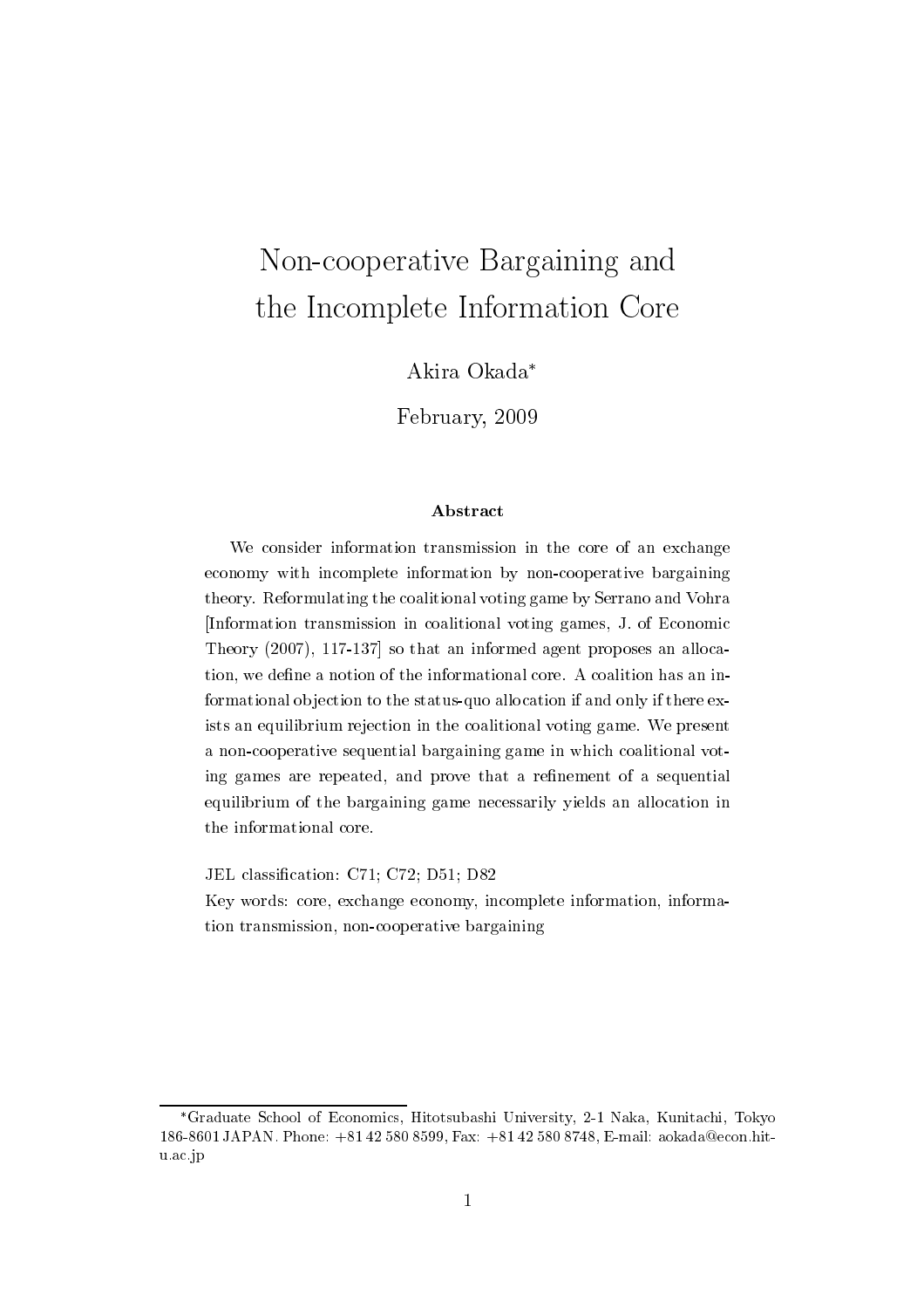#### **Introduction**  $\mathbf{1}$

This paper considers the problem of resource allocations under uncertainty where agents have different information on a true state of an economy when they negotiate for a contract.<sup>1</sup> In the case of complete information where agents have no uncertainty about the state of an economy, the core has been the most fruitful solution concept to analyze coalitional bargaining on resource allocations. Roughly, the core is defined as the set of allocations to which no coalition of agents objects. A coalition is supposed to object to an allocation if they can improve upon their utility by re-allocating their endowments.

Wilson (1978) extends the notion of the core to an economy with incomplete information. Since his seminal paper, there has been a large volume of literature to explore an appropriate definition of the core for an economy with incomplete information. Forges et al. (2002) provide an excellent survey on the topic. In this paper, the core will be an *interim* concept in that agents evaluate allocations, given their private information.

A central issue in defining the core under incomplete information is that when a coalition attempts to object to some allocation, the objection itself may reveal members' private information and, as a result, agents do not agree to object to the allocation based on a new information. To deal with the issue of information leakage, Wilson employs two distinct approaches. The coarse *core* is based on the assumption that a coalition may object to an allocation if and only if it is commonly known by its members that they are better-off by objection. Under the requirement of common knowledge, an objection does not reveal agents' private information. The *fine core* is based on the assumption that a coalition may utilize unlimited communication among agents to make

<sup>&</sup>lt;sup>1</sup>In this paper, we will employ the model of Wilson (1978) in which a true state of the economy is commonly known and verifiable when a contract is implemented. Therefore, incentive constraints are irrelevant to a feasible contract of allocations. In Section 5, we will discuss how our result can be extended to the case of unverifiable states where incentive constraints as well as physical constraints are imposed on a feasible allocation.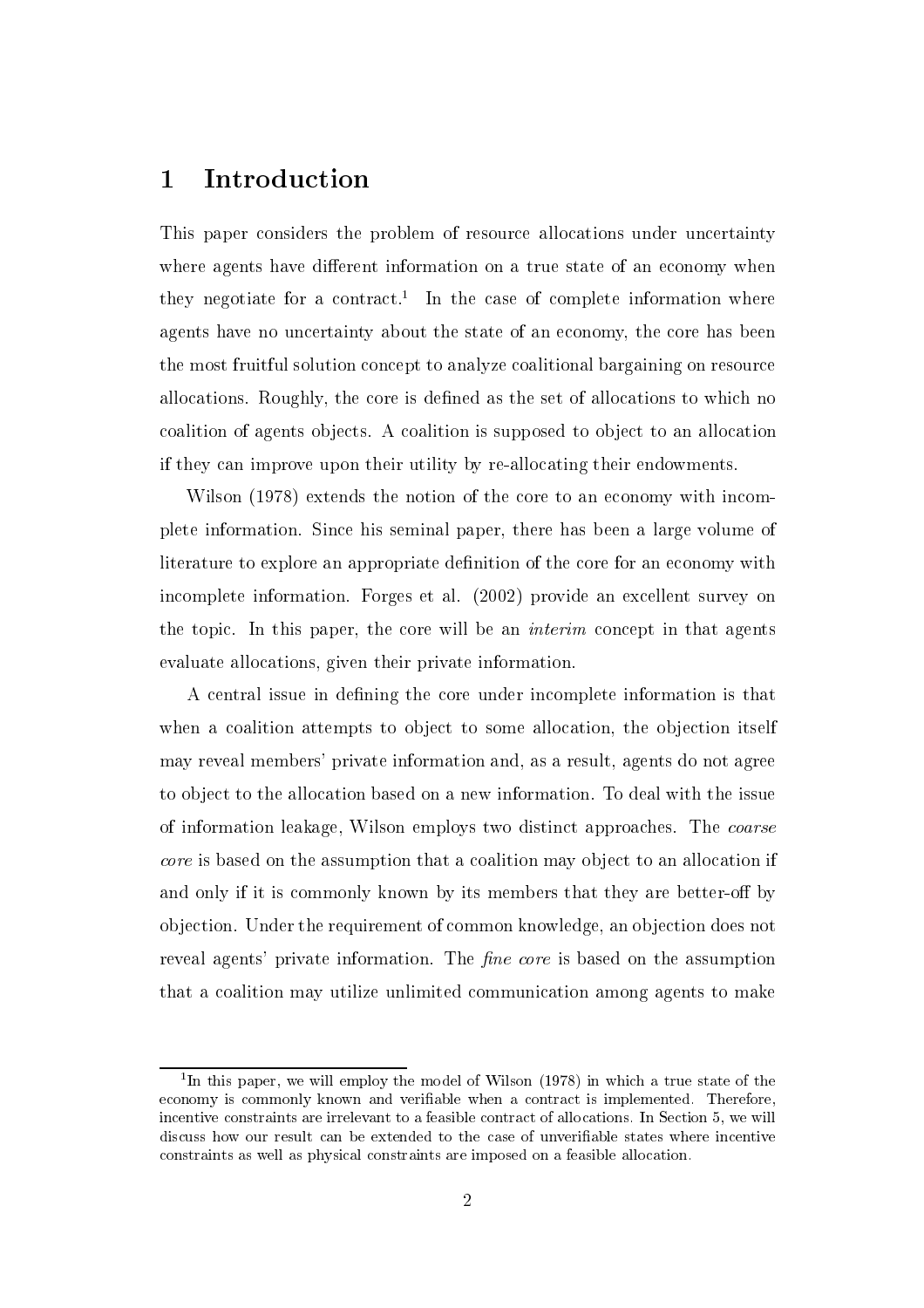an objection. $^{2}$ 

Recently, several authors refine the coarse core by allowing information transmission in the process of contracting, and relax the requirement of common knowledge in a coarse objection. Lee and Volij (2002) introduce the  $coarse + core$  where a blocking coalition may include a subgroup of agents who are better-off by objecting against a status-quo allocation for every possible state of an economy. Even if some information may be leaked to such agents in negotiations, their willingness to objection is unchanged since the objection is a dominant action to them. Dutta and Vohra (2005) weaken a coarse objection and propose the notion of the *credible core* which is based on the idea that a coalition can object to a status-quo allocation over an event that can be credibly inferred from the act of objection itself. Serrano and Vohra (2007) present a non-cooperative support to the notion of a credible objection as a Bayesian equilibrium of a coalitional voting game.<sup>3</sup>

The purpose of this paper is to develop a non-cooperative approach to the core under incomplete information employed by Serrano and Vohra (2007). Our study is motivated by two points explained as follows. First, in Serrano and Vohra's (2007) model of a coalitional voting game, a proposal is made by an uninformed mediator, not by an informed agent. All members in a coalition vote simultaneously to discard a status-quo allocation in favor of a proposal. The proposal is accepted by unanimity. The model does not capture well an important aspect of a negotiation process that a proposal may transmit some private information of the proposer to responders. Since the members can coordinate their voting on any admissible event with help of the mediator's proposal in a Bayesian equilibrium, the credible core coincides with the fine

<sup>&</sup>lt;sup>2</sup>In the fine core, communication is *direct* in the sense that information is transferred through messages. Communication changes agents' information structures which determine their permissible strategies. In contrast, this paper considers information transmission through observed actions, which may be regarded as *indirect* communication. For a recent study on a relationship between direct communication and the core, see Volij (2000).

<sup>&</sup>lt;sup>3</sup>While Dutta and Vohra (2005) and Serrano and Vohra (2007) consider the credible core in the case of unverifiable states, the issue of endogenous information transmission is relevant even in the case of verifiable states as our analysis shows.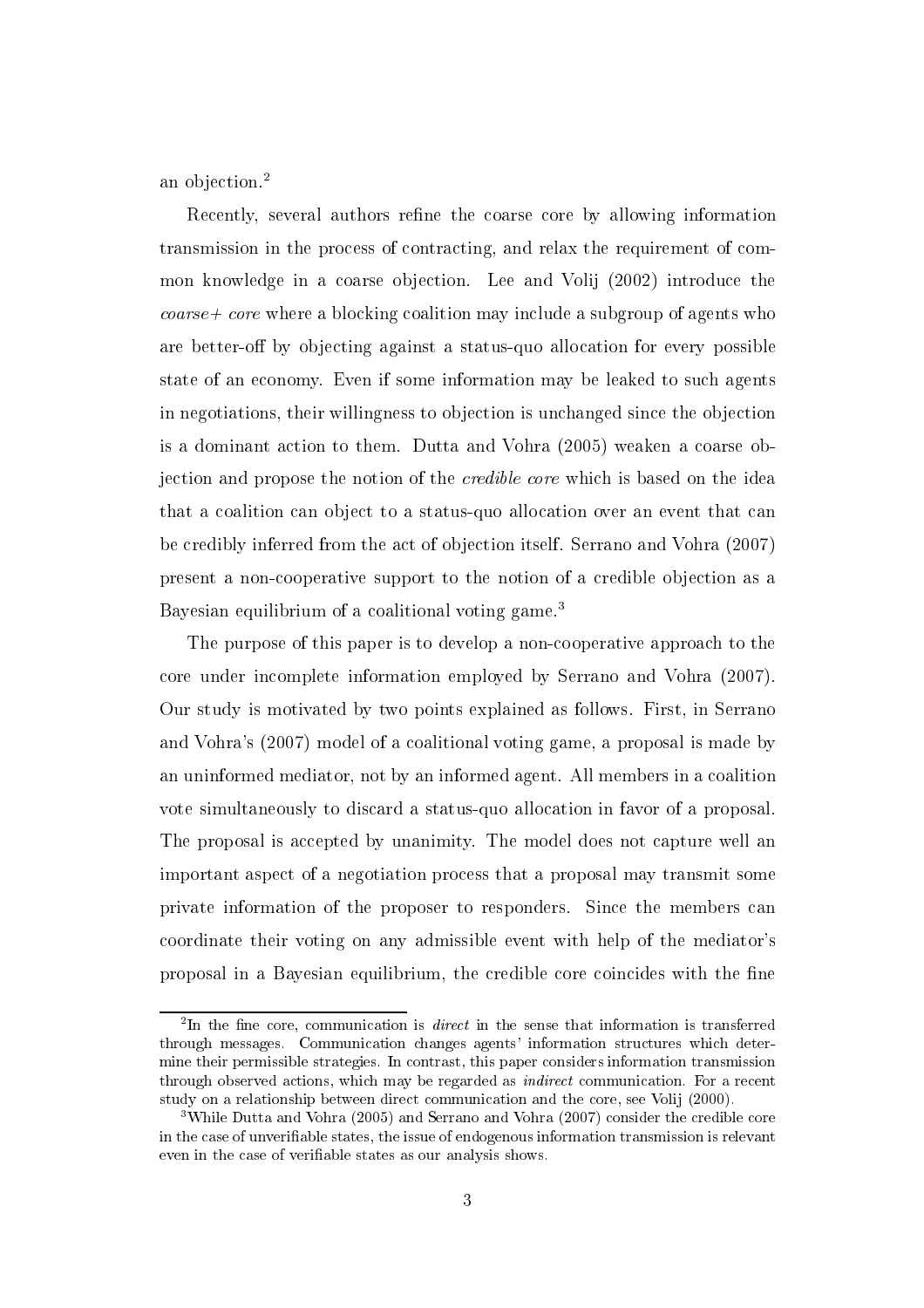core in the case of verifiable states. Second, a coalitional voting game is not a whole process of negotiations in the sense that a status-quo allocation is exogenously given. The coalitional voting game approach is a preliminary step to consider a question how the incomplete information core can be supported as a non-cooperative equilibrium of some suitable bargaining model without a mediator.<sup>4</sup>

The results of this paper are summarized as follows. First, we reformulate Serrano and Vohra's (2007) coalitional voting game in the way that an informed agent may propose an alternative allocation against a status-quo allocation. If the proposal is made, all other members either accept or reject it sequentially. The proposal is agreed by unanimity. Based on the voting game, we introduce a new type of objection, called an *informational objection*, which prescribes that all members of a coalition will be better-off over a self-selection event that a proposer's private information is credibly transmitted to responders. We present a non-cooperative support to the informational objection in terms of a sequential equilibrium of the coalitional voting game. Second, we present a non-cooperative sequential bargaining model in which the coalitional voting games are repeated, and prove that an allocation belongs to the informational core of an economy if it is agreed (with probability one) in a stationary equilibrium of the bargaining game which satisfies (i) payoff-oriented response, (ii) self-selection, and (iii) no end-effect. The converse holds for a stronger notion of the informational core.

The remainder of the paper is organized as follows. Section 2 offers preliminaries. Section 3 introduces a coalitional voting game and gives a noncooperative support to an informational objection. Section 4 presents a non-

<sup>&</sup>lt;sup>4</sup>It should be noted that our non-cooperative bargaining approach is different from the competitive screening one of de Clippel (2007). de Clippel considers a competitive screening game in which at least two uninformed intermediaries offer simultaneously contracts to each agent, and the agent chooses one contract among those offered based on his private information. It is proved that the set of allocations supported by subgame perfect equilibria in the game coincides with a subset of the coarse core called the type-agent core. In the competitive screening game, each agent is only faced with a one-person choice problem. The problem of coalitional bargaining among agents underlying the core is out of consideration.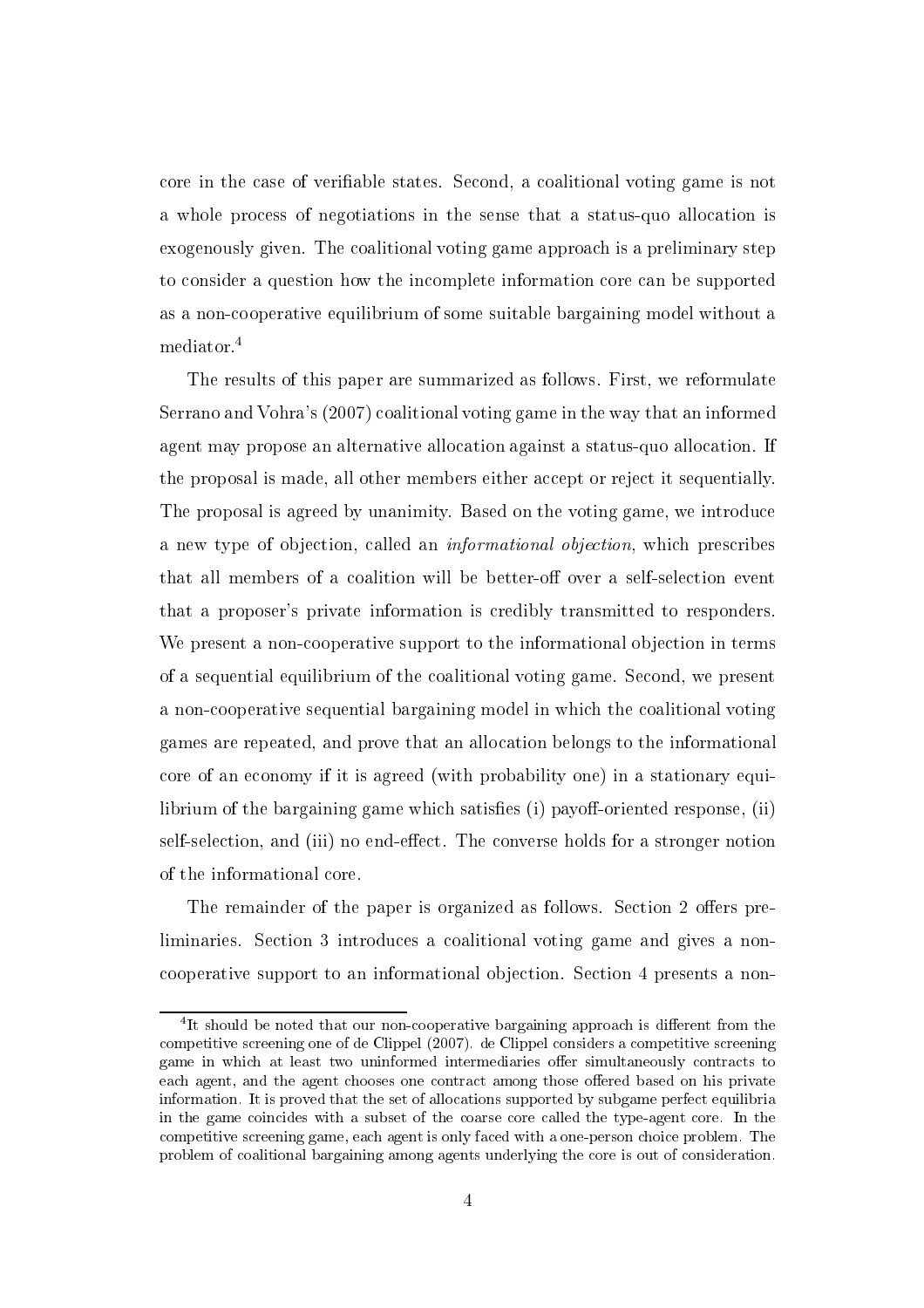cooperative sequential bargaining game for an economy with incomplete information and provides its equilibrium analysis. Section 5 discusses the results.

#### Preliminaries  $\boldsymbol{2}$

We consider an exchange economy with incomplete information. Let  $\Omega$  be the set of possible states. We assume that  $\Omega$  is finite. A subset E of  $\Omega$ is called an *event.*  $N = \{1, 2, \dots, n\}$  is the set of players. A subset S of N is called a *coalition* of players. For each state  $\omega \in \Omega$ , the consumption set of player i is denoted by  $X_i(\omega)$ , which is a subset of the non-negative orthant  $R_+^l$  of the *l*-dimensional Euclidean space. For simplicity, we assume that  $X_i(\omega) = R_+^l$  for all  $\omega \in \Omega$ . The endowment  $e_i(\omega)$  of player i when  $\omega$  is a prevailing state is one element of  $R_+^l$ . We denote by  $u_i: R_+^l \times \Omega \to R$  player i's state-dependent von Neumann-Morgenstern utility function. Each player *i* receives utility  $u_i(x, \omega)$  when he consumes a commodity bundle  $x \in R_+^l$  at  $\omega$ . We assume that  $u_i(x,\omega) \geq u_i(0,\omega)$  for all  $x \in R_+^l$  and all  $\omega \in \Omega$ . Let  $\pi$ , a probability distribution on  $\Omega$ , denote the common *prior* of players. The probability judgement that a state  $\omega$  prevails is denoted by  $\pi(\omega)$ . With no loss of generality, we assume that  $\pi(\omega) > 0$  for all  $\omega$ . The *posterior* belief  $\pi_{E}$ given an event  $E$  is defined by

$$
\pi_{|E}(\omega) = \frac{\pi(\omega)}{\sum_{\omega' \in E} \pi(\omega')} \quad \text{for all } \omega \in E. \tag{2.1}
$$

The information of player i is described by a field  $\mathcal{F}_i$  of events which he can discern.<sup>5</sup> For an event E,  $E \in \mathcal{F}_i$  means that player i knows whether the prevailing state is in the event E or in the complementary event  $E^c$ .  $\mathcal{PF}_i$ denotes the finest partition of  $\Omega$  contained in  $\mathcal{F}_i$ .  $\mathcal{PF}_i(\omega)$  denotes the unique member of  $\mathcal{PF}_i$  containing  $\omega$ . We refer to  $\mathcal{PF}_i(\omega)$  as player i's information

<sup>&</sup>lt;sup>5</sup>A class  $\mathcal F$  of events in  $\Omega$  is called a field if (i)  $\phi \in \mathcal F$ , (ii)  $A \in \mathcal F$  and  $B \in \mathcal F$  imply  $A \cup B \in \mathcal{F}$ , and (iii)  $A \in \mathcal{F}$  implies  $A^c \in \mathcal{F}$ .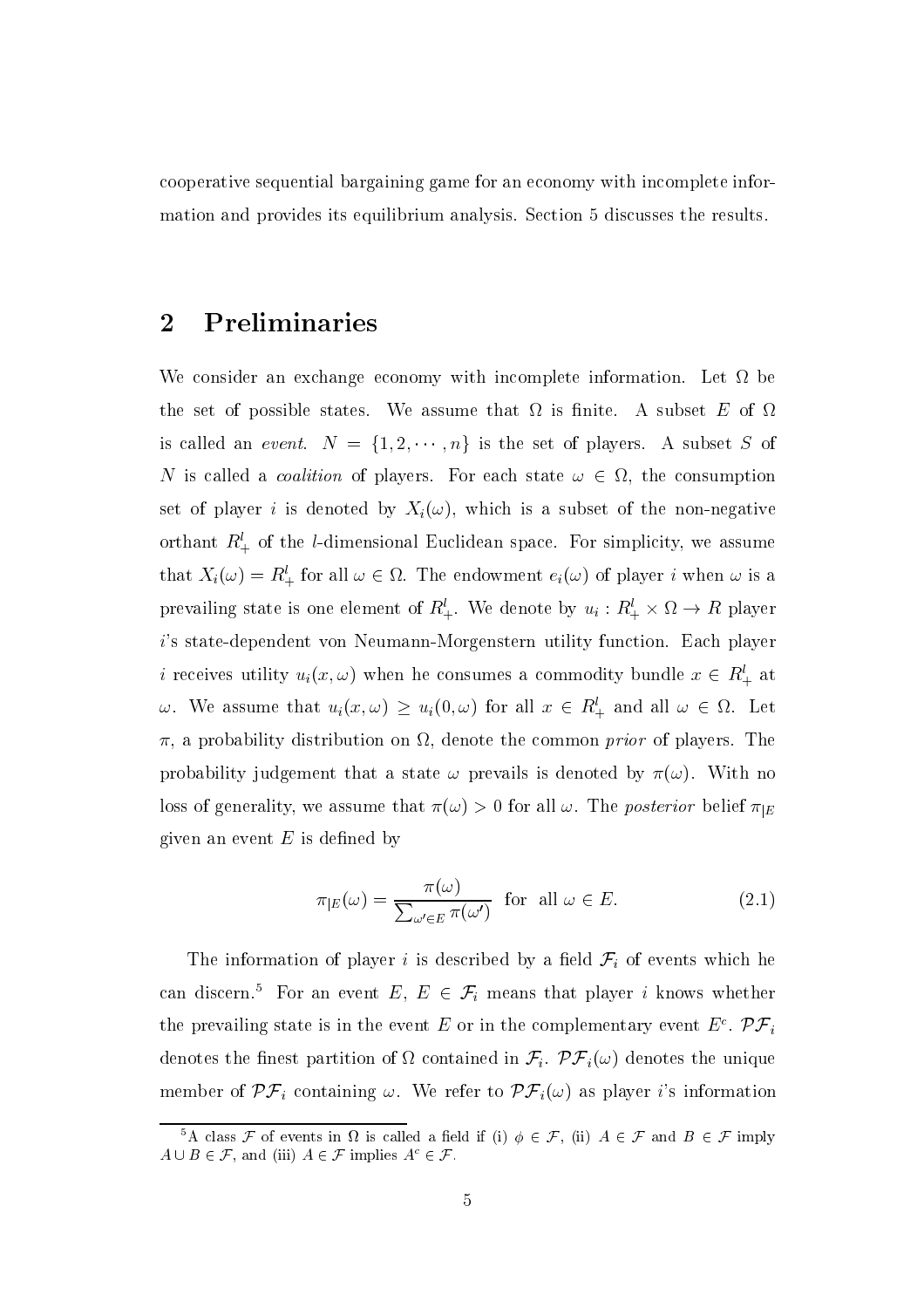at  $\omega$ . An (exchange) economy with incomplete information is defined by  $\mathcal{E} =$  $(\Omega, \pi, \{u_i, e_i, \mathcal{F}_i\}_{i \in N}).$ 

For a coalition  $S$ , the field of events discernible to every player in  $S$  is given by the coarse field  $\wedge_{i\in S} \mathcal{F}_i = \cap_{i\in S} \mathcal{F}_i$ . The coarse field  $\wedge_{i\in S} \mathcal{F}_i$  is the maximal field contained in all fields  $\mathcal{F}_i$  ( $i \in S$ ). An event E is called *common knowledge* within S if all players in S can discern it, that is,  $E \in \wedge_{i \in S} \mathcal{F}_i$ . If E is a common knowledge within S, then E is described as a disjoint union of events in  $\mathcal{PF}_i$ for every  $i \in S$ . The fine field  $\vee_{i \in S} \mathcal{F}_i$  is the minimal field of  $\Omega$  containing all fields  $\mathcal{F}_i$  ( $i \in S$ ). If all members in the coalition S can pool their private information, they could discern all events E in the fine field  $\vee_{i\in S} \mathcal{F}_i$ .

A consumption bundle for player i is a function  $x_i : \Omega \to R_+^l$  that assigns a consumption vector  $x_i(\omega) \in R_+^l$  to each state  $\omega$ . For a consumption bundle  $x_i$ , we define the function  $u_i(x_i)$ :  $\Omega \to R$  by  $u_i(x_i)(\omega) = u_i(x_i, \omega)$ . The conditional expected utility of player i for a consumption bundle  $x_i$  relative to  $\mathcal{F}_i$  is an  $\mathcal{F}_i$ -measurable function  $E(u_i(x_i)|\mathcal{F}_i): \Omega \to R$ , which is defined by

$$
E(u_i(x_i)|\mathcal{F}_i)(\omega) = \sum_{\omega' \in I} \pi_{|I}(\omega')u_i(x_i)(\omega'), \quad I = \mathcal{PF}_i(\omega)
$$
 (2.2)

for every  $\omega \in \Omega$ .

The trading process in an economy runs as follows: At date 0, a state  $\omega \in \Omega$  is realized, and all players observe their private information  $\mathcal{PF}_i(\omega)$ . At date 1, players negotiate to form a coalition S and to make a contract of consumption bundles  $x = (x_i)_{i \in S}$  for its members. Several coalitions may form. During the negotiation, the members of  $S$  may reveal their private information through actions. At date 2, players may receive additional information with a new field  $\mathcal{F}'_i \supset \mathcal{F}_i$  and the contract is implemented.

As in Wilson (1978), we consider the case that the true state becomes publicly known and is verifiable at the date of implementing the contract In this case,  $\mathcal{F}'_i = 2^{\Omega}$  (the set of all subsets of  $\Omega$ ) for all  $i \in N$ . Vohra  $(1999)$  extends the analysis of Wilson  $(1978)$  to the case that the true state is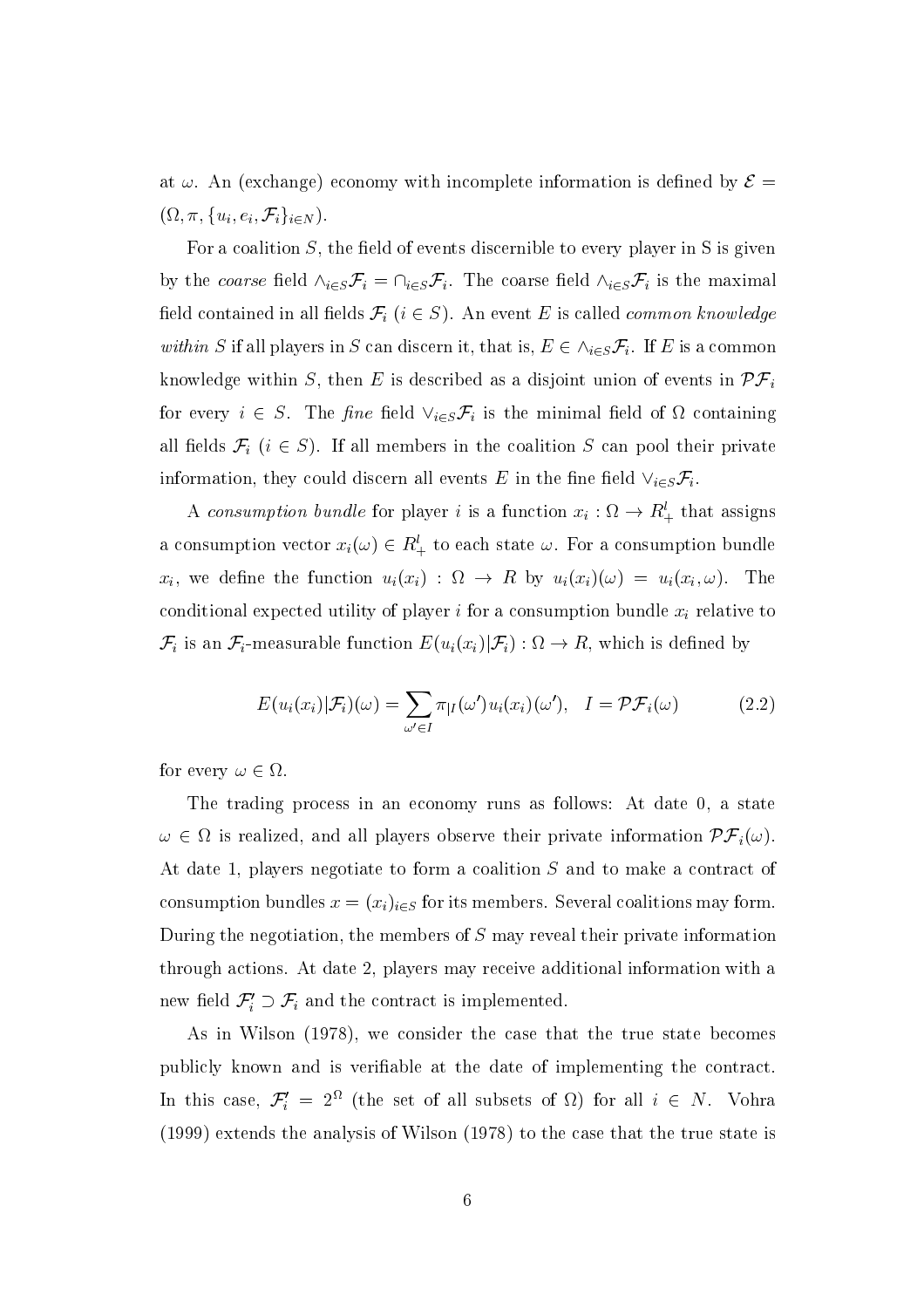unverifiable at the date of contract implementation. We will discuss how our result can be extended to the case of unverifiable states in Section 5.

In order to define the core of an economy with incomplete information, we need to specify what each coalition can do for its members without cooperation of other players. When the true state is verifiable, a *feasible allocation* for coalition S is defined to be a collection  $x = (x_i)_{i \in S}$  of consumption bundles for its members satisfying the physical constraint that  $\sum_{i \in S} x_i(\omega) \le \sum_{i \in S} e_i(\omega)$ for every  $\omega \in \Omega$ . The set of feasible allocations for coalition S is given by

$$
A^{S} = \{x = (x_{i})_{i \in S} : \Omega \to R_{+}^{ls} \mid \sum_{i \in S} x_{i}(\omega) \le \sum_{i \in S} e_{i}(\omega) \text{ for all } \omega \in \Omega\}
$$
 (2.3)

where s is the cardinality of S. In what follows, a feasible allocation  $x \in A^S$ for coalition  $S$  is simply called an  $S$ -allocation.

In the case of verifiable states, the set  $A<sup>S</sup>$  of S-allocations makes sense since the true state is publicly known at the date of implementing contracts of allocations. On the other hand, when the true state is unverifiable, Vohra  $(1999)$  requires that a feasible S-allocation be incentive-compatible so that players are motivated to report true information to an enforcement agency.

Once the set of feasible S-allocations is determined, we can define a family of the core of an economy with incomplete information, depending on the extent of communication permitted within a coalition.

### **Definition 2.1.** (Wilson 1978)

(1) A coalition S has a *coarse objection* to an N-allocation  $x \in A^N$  if there exists a common knowledge event  $E$  within  $S$  and an  $S\text{-}\mathrm{allocation}\;y^S\in A^S$ such that

$$
E(u_i(y_i^S)|\mathcal{F}_i)(\omega) > E(u_i(x_i)|\mathcal{F}_i)(\omega)
$$
\n(2.4)

for all  $i \in S$  and all  $\omega \in E$ .

(2) The coarse core is the set of all N-allocations to which no coalition has a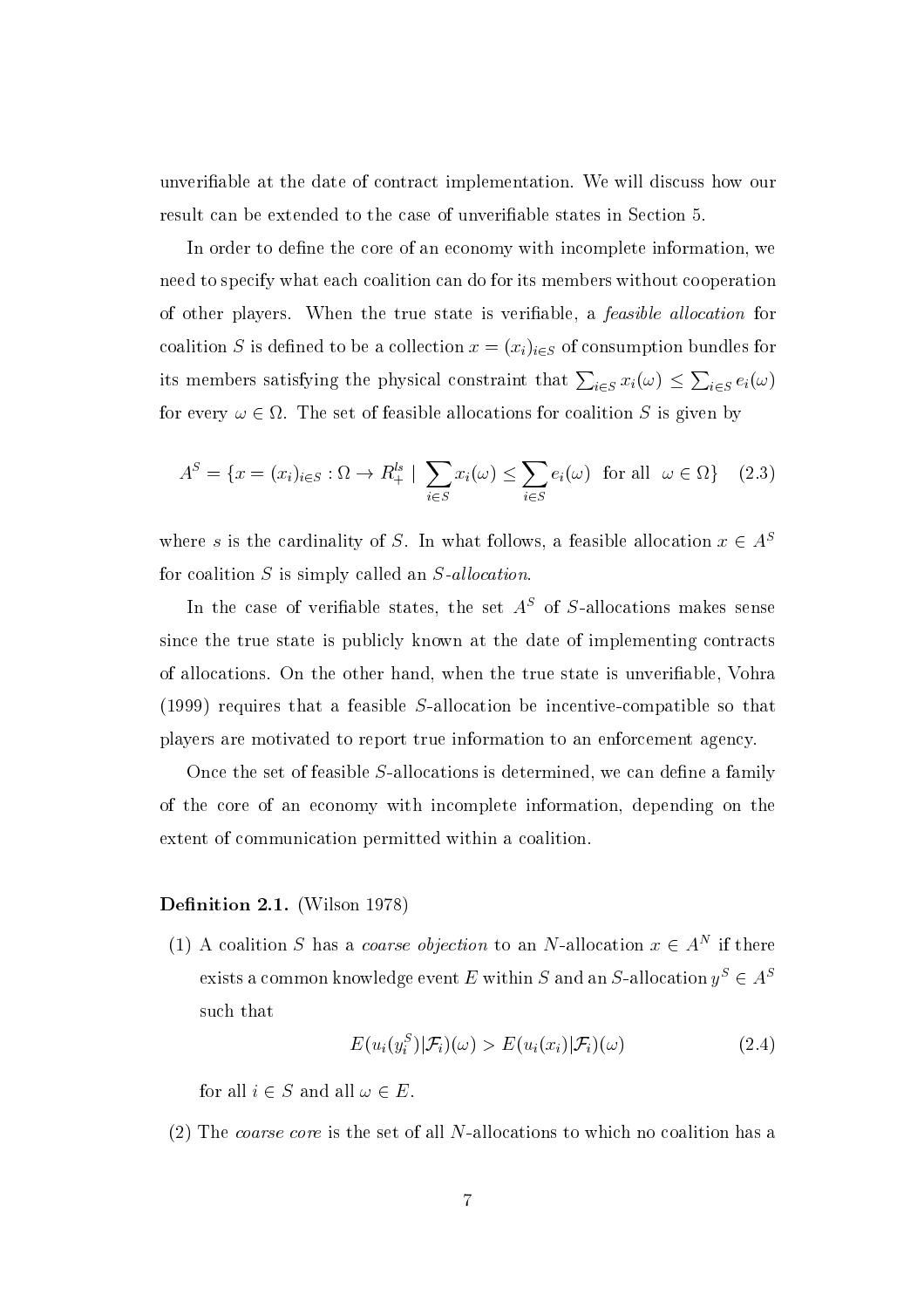coarse objection.

- (3) Let  $C(S)$  be the set of all collections  $(\mathcal{H}_i)_{i \in S}$  of fields such that  $\mathcal{F}_i \subset \mathcal{H}_i \subset$  $\vee_{i\in S}\mathcal{F}_{i}$ . A coalition S has a *fine objection* to an N-allocation  $x \in A^{N}$  if there exists some  $(\mathcal{H}_i)_{i \in S} \in C(S)$  such that S has a coarse objection to x with respect to  $(\mathcal{H}_i)_{i \in S}$ .
- (4) The *fine core* is the set of all N-allocations to which no coalition has a fine objection.

The coarse core is based on the idea that a coalition is permitted to object to the status-quo over an event if and only if the event is commonly known to all members of the coalition. One possible rationale for the requirement of common knowledge is that if not, then the act of objection itself may leak some members' private information and others may conclude that the proposed objection is not desirable. This problem of adverse selection does not occur if the objection vields no leakage of information. An objection does not reveal any information if and only if it is common knowledge within a coalition that all its members are better-off by the objection than the status-quo. In contrast to the coarse core, the fine core is based on the assumption that a coalition may utilize unlimited communication among agents to make an objection.

Recently, several authors pose some criticism to the traditional core concepts under incomplete information. Lee and Volij (2002) and Dutta and Vohra (2005) argue that the common knowledge restriction is too demanding in the coarse core. It may be the case that informational leakage does not alter members' preference to block the status-quo. The next example is due to Lee and Volij  $(2002)$ .

**Example 2.1.** Consider a two-agent economy with two commodities. Let  $\Omega =$  $\{\omega_1,\omega_2\}$  be the set of states. A common prior  $\pi$  is given by  $\pi(\omega_1) = \pi(\omega_2)$ 1/2. Agents have differential information:  $\mathcal{PF}_1 = [\{\omega_1, \omega_2\}]$  and  $\mathcal{PF}_2 =$  $[\{\omega_1\}, {\{\omega_2\}}]$ , and have identical state-independent utility functions  $u(a, b)$  =  $\min(a, b)$ . Table 2.1 shows the endowment  $e = (e_1, e_2)$  and an allocation  $y =$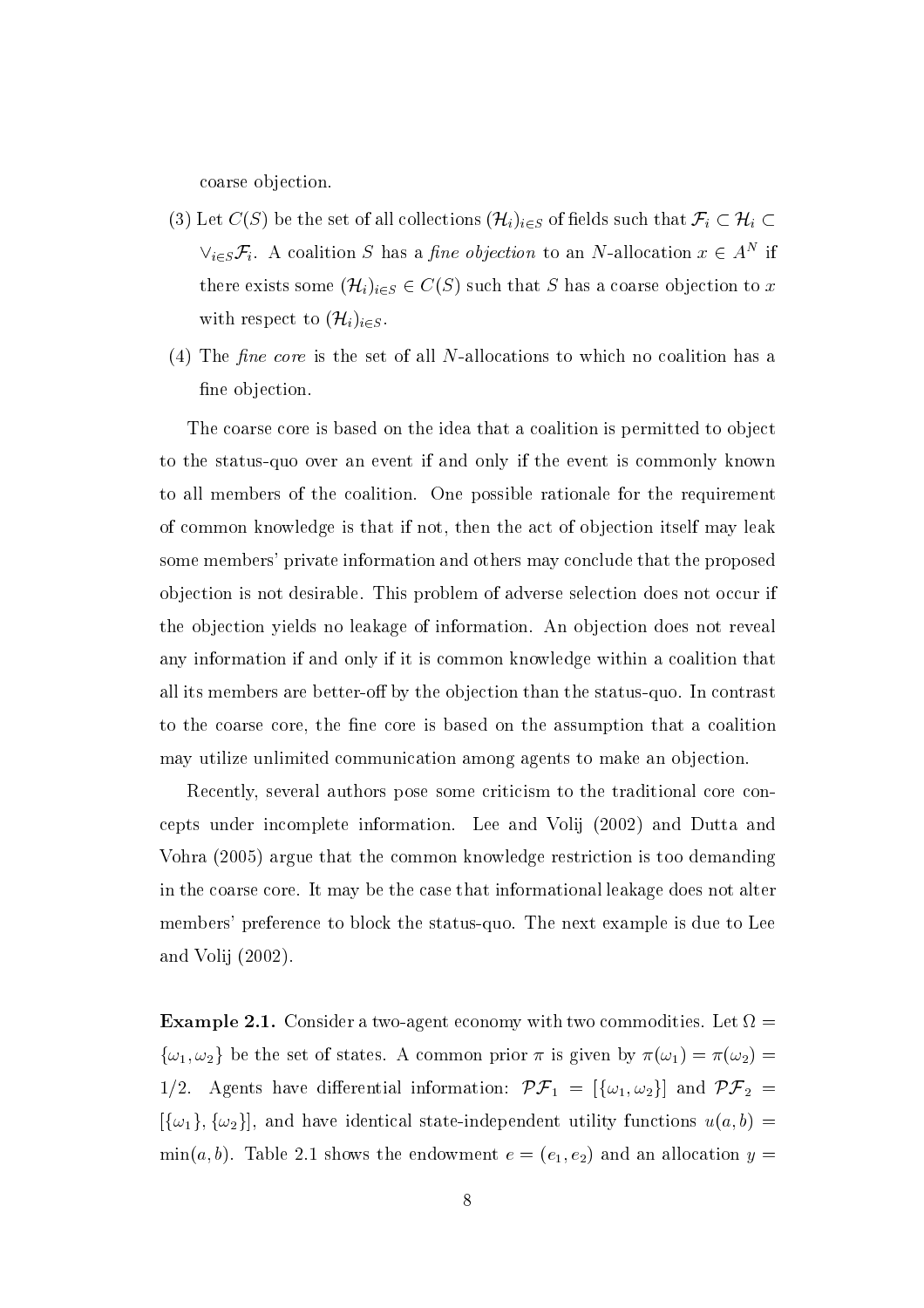$(y_1, y_2).$ 

|        |                                            | endowment $e$   allocation $y$ |       |                 |        |
|--------|--------------------------------------------|--------------------------------|-------|-----------------|--------|
| Agents | $\mathcal{P}\mathcal{F}_i$                 | $w_1$                          | $w_2$ | $\frac{1}{1}$   | W2     |
|        | $[\{w_1, w_2\}] \mid (2,0)$                |                                |       | $(2,0)$ $(3,1)$ | (3, 1) |
|        | $[\{w_1\}, \{w_2\}]   (1,1) (0,2)   (0,0)$ |                                |       |                 |        |

Table 2.1: A two-agent economy with a coarse + objection

The endowment e belongs to the coarse core since  $\Omega$  is the only common knowledge event and agent 2 receives the highest utility at  $\omega_1$ . Is the endowment  $e$  a reasonable outcome in this economy? Suppose that agent 2 proposes y at  $\omega_2$ . Agent 1 prefers y to e, regardless of the state. Thus, agent 1 accepts agent 2's proposal  $y$ , and as a result, agent 2 will be better-off. Since agent 2 does prefer e to y at  $\omega_1$ , his proposal y reveals credibly to agent 1 that the true state is  $\omega_2$ . This information revelation, however, does not alter agent 1's preference for the allocation  $y$ .

Motivated by this example, Lee and Volij (2002) introduce the following refinement of the coarse core.

**Definition 2.2.** A coalition  $S$  has a *coarse+* objection to an  $N$ -allocation  $x \in A^N$  if there exist an S-allocation  $y^S \in A^S$ , a partition  $\{A, P\}$  of S and a common knowledge event  $E$  within  $A$  such that

(1) 
$$
u_i(y_i^S)(\omega) > u_i(x_i)(\omega)
$$
 for all  $i \in P$  and all  $\omega \in \Omega$ ,

(2) 
$$
E(u_i(y_i^S)|\mathcal{F}_i)(\omega) > E(u_i(x_i)|\mathcal{F}_i)(\omega)
$$
 for all  $i \in A$  and all  $\omega \in E$ .

The coarse+ core is the set of all N-allocations to which no coalition has a coarse+ objection.

In Example 2.1, agent 2 has a coarse + objection  $y$  to the endowment  $e$ . The example shows that informational revealing does not contradict agents objection, and thus we should weaken the notion of a coarse objection so that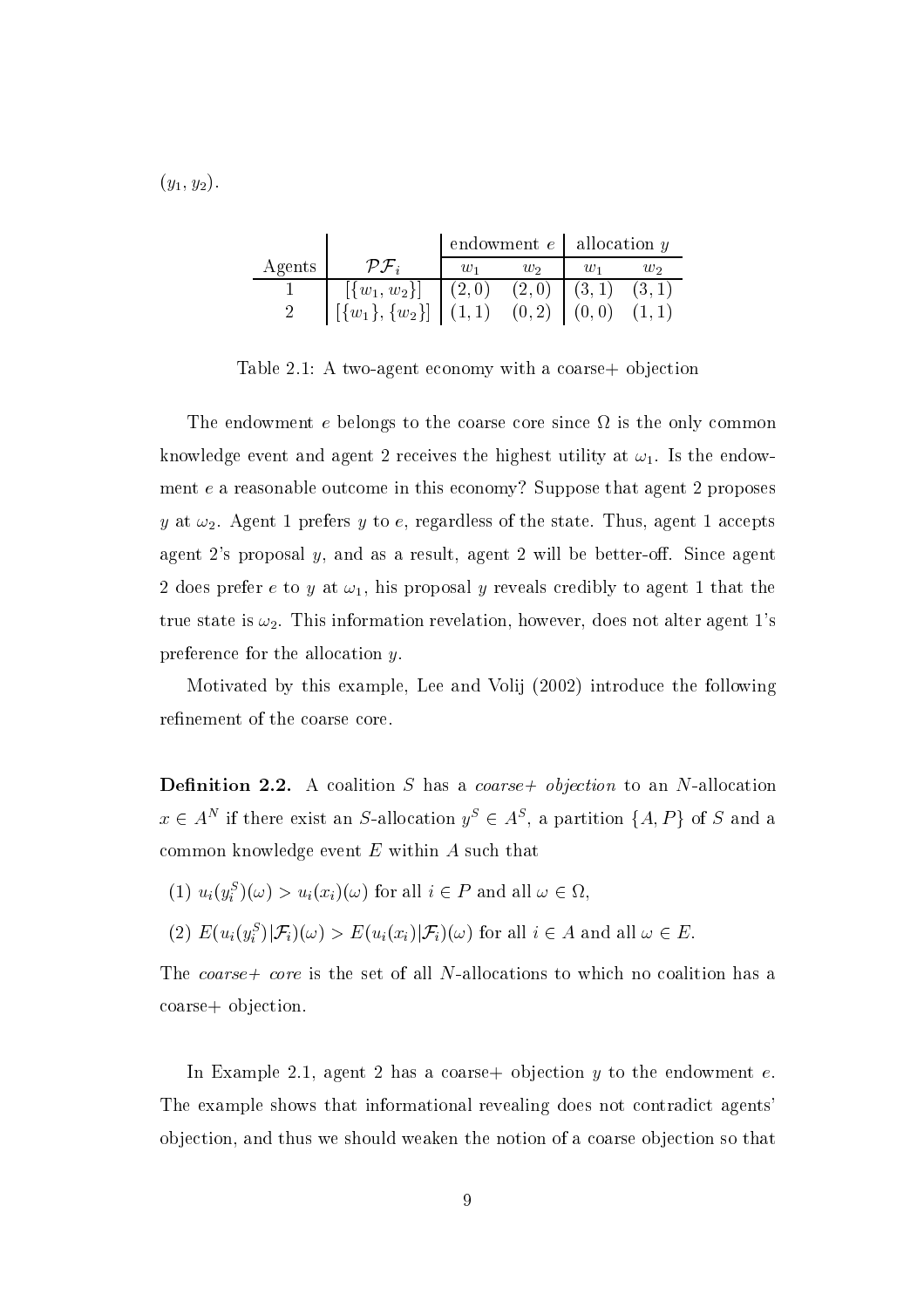it can allow endogenous information transmission. It, however, seems to be unreasonable to assume that unlimited communication is possible within a coalition as the fine core does. The next example illustrates this point.

**Example 2.2.** Consider again an economy in Example 2.1. Table 2.2 shows a new endowment  $e = (e_1, e_2)$  and an allocation  $y = (y_1, y_2)$ .

|        |                                                                   | endowment $e$   allocation $y$ |                 |  |        |
|--------|-------------------------------------------------------------------|--------------------------------|-----------------|--|--------|
| Agents |                                                                   | $\eta_{11}$                    | $w_2$           |  | $w_2$  |
|        | $[\{w_1, w_2\}] \mid (2,0)$                                       |                                | $(2,2)$ $(1,1)$ |  | (1,0)  |
|        | $\left[\{w_1\}, \{w_2\}\right] \mid (1,3) \quad (1,1) \mid (2,2)$ |                                |                 |  | (2, 3) |

Table 2.2: A two-agent economy with a fine objection

In the example, agent 1 prefers e to y over the event  $\{w_1, w_2\}$ , whereas agent 2 prefers y to e, no matter of which a true state is,  $w_1$  or  $w_2$ . Thus, neither  $e$  nor  $y$  is a coarse objection to the other. However,  $y$  is a fine objection to e over the event  $\{w_1\}$ . If Agent 2 could transmit his private information  $\{w_1\}$  credibly to agent 1, then agent 1 accepts y. But, how can be do this? Since agent 2 prefers  $y$  to  $e$  on either event, the proposal  $y$  itself does not transmit any information to agent 1. Furthermore, agent 2 has an incentive to send a false information  $\{w_1\}$  when a true state is  $w_2$ , and thus agent 1 can not trust agent 2's massage  $\{w_1\}$ 

Examples 1 and 2 pose a critical question: what kind of information agents can use credibly to organize an objection? To answer this question, we need a theory of endogenous information transmission in bargaining with incomplete information.

To consider this issue, we take the same viewpoint as Serrano and Vohra (2007, p.118). They argue that "the non-cooperative equilibrium theory is ideally suited to deal with the question of how much private information agents transmit to each other." Based on a Bayesian equilibrium of a coalitional voting game, Serrano and Vohra (2007) introduce the notion of a credible objection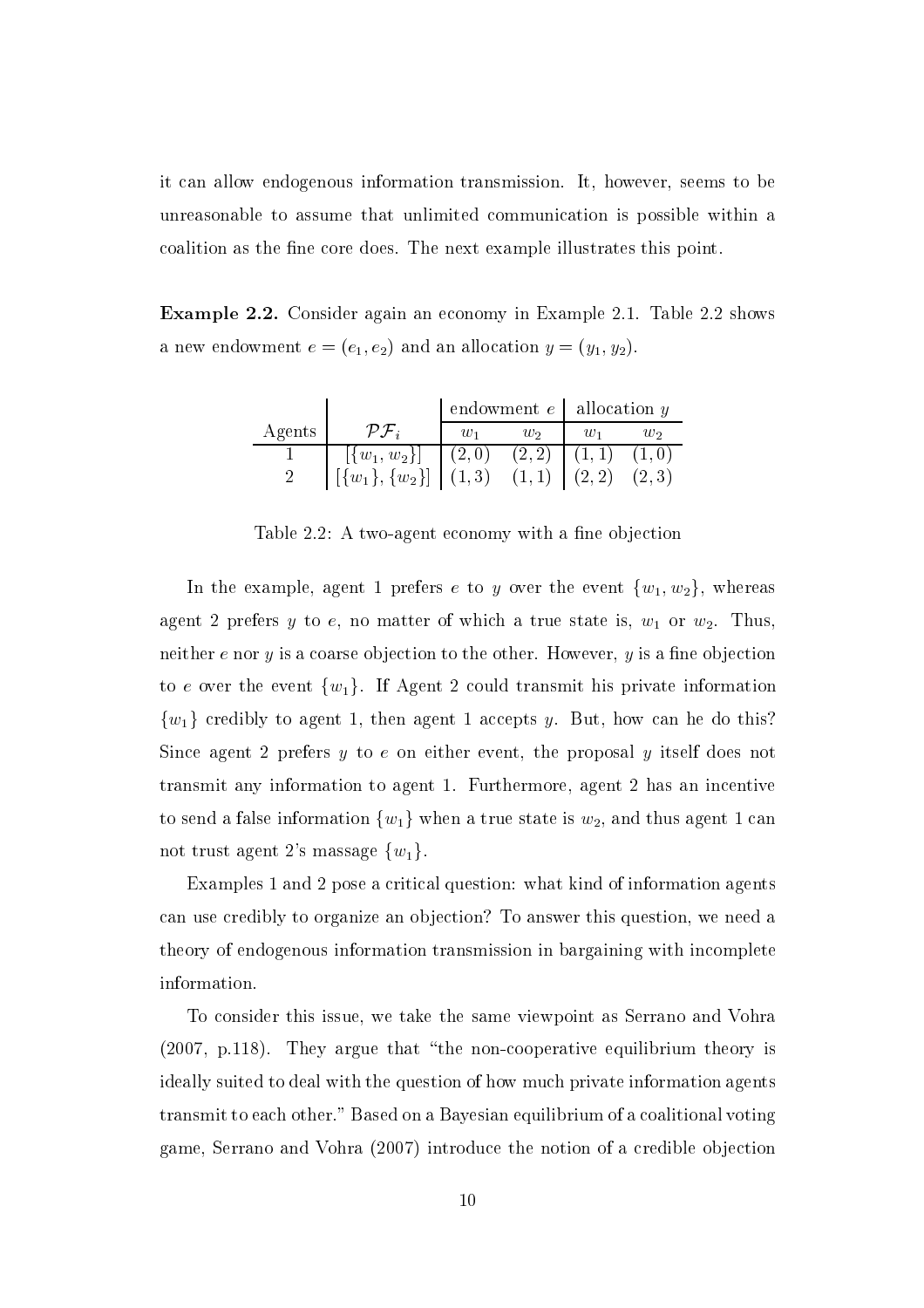from which agents can infer each other's private information in a credible way. In the case of verifiable states where incentive constraints are irrelevant, the credible core turns out to be equal to the fine core. This result is due to the special rule of their voting game that an objection is proposed by an uninformed mediator, not by an informed agent. Since the mediator's proposal helps agents to coordinate their voting behavior over any admissible event, the fine objection is supported by agents' equilibrium behavior.

While the coalitional voting game approach is very useful to the study of the core with incomplete information, it is a preliminary step to a noncooperative bargaining theory for the core. The next step is to develop a coalitional bargaining model without a mediator. By this reason, we will reformulate the voting game of Serrano and Vohra (2007) in the next section in the way that a privately informed agent proposes an objection against a statusquo allocation, and will consider how much information can be transmitted in the process of negotiations among agents.

#### The Informational Core 3

In this section, we consider a situation in which a coalition votes to make an objection to a status quo allocation. Let  $x \in A^N$  be the status quo allocation, and let  $y^S \in A^S$  be a feasible allocation for a coalition S, which is a candidate of an objection to x. A voting game for  $S$  has the following rule. First, a state  $\omega \in \Omega$  is realized. Given his private information  $\mathcal{PF}_i(\omega)$ , one particular member  $i \in S$  decides to propose  $y^S \in A^S$  against the status quo x, or not. If not, the status quo x prevails. If  $y^S$  is proposed, then all other members in S either accept or reject it sequentially according to some fixed order. The order is irrelevant to our results. If all them accept  $y^S$ , then it is agreed. Otherwise, the status quo  $x$  prevails. This sequential voting game is denoted by  $\Gamma^x(S, i, y^S)$ .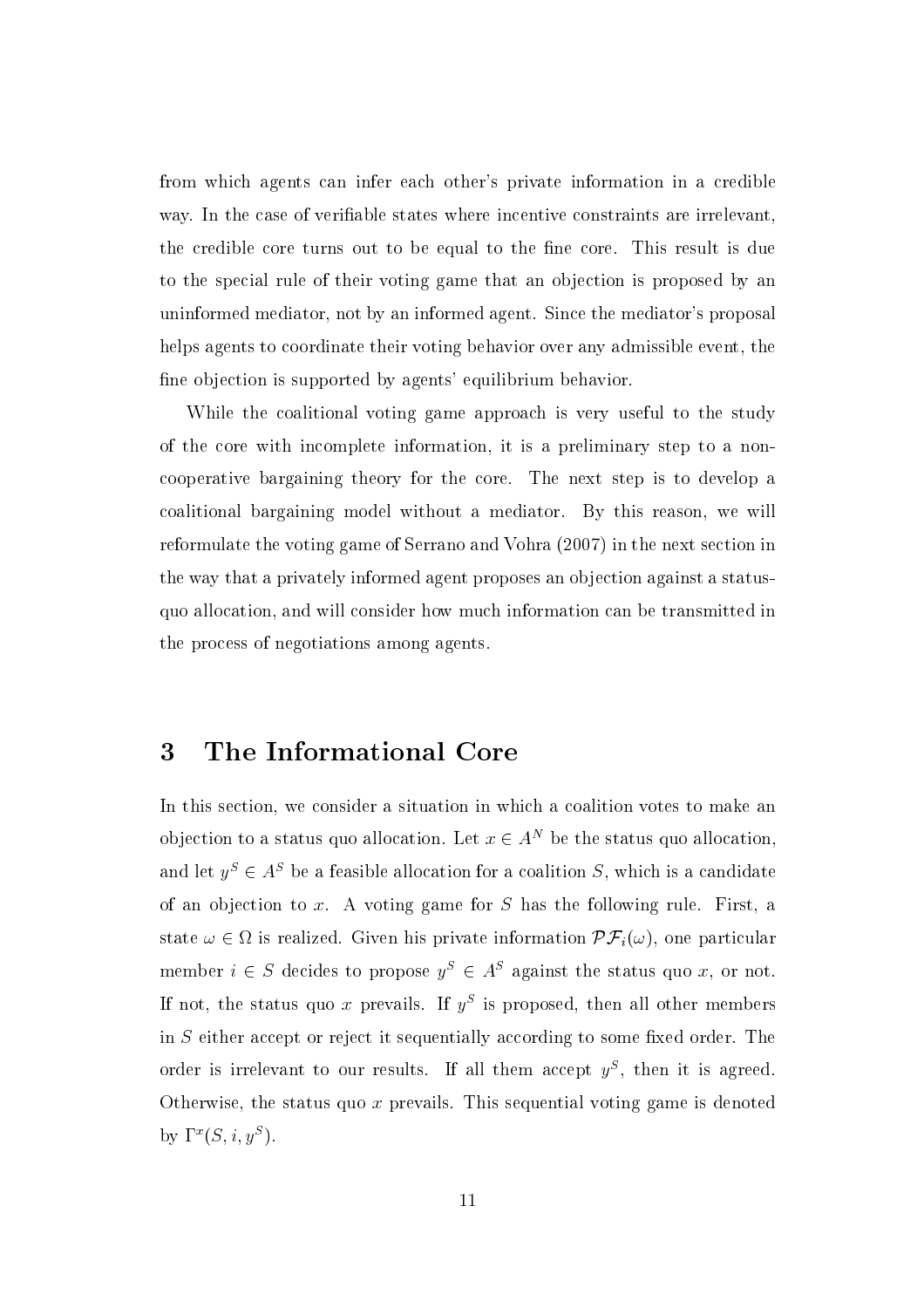The extensive form of  $\Gamma^x(S, i, y^S)$  is given in Figure 3.1 when  $S = \{1, 2\}, i =$ 1,  $\Omega = {\omega_1, \omega_2}$  and agents have differential information:  $\mathcal{PF}_1 = [{\omega_1}, {\omega_2}]$ and  $\mathcal{PF}_2 = [\{\omega_1, \omega_2\}].$ 



Figure 3.1. An extensive form of the voting game  $\Gamma^x(S, 1, y^S)$ 

A (pure) strategy  $\sigma_i$  for proposer *i* in  $\Gamma^x(S, i, y^S)$  is an  $\mathcal{F}_i$ -measurable function from  $\Omega$  to  $\{x, y^S\}$ . Similarly, a strategy  $\sigma_j$  for responder j is an  $\mathcal{F}_j$ measurable function from  $\Omega$  to {accept, reject}. Notice that there is a natural one-to-one correspondence between each of player i's information set in the extensive form of  $\Gamma^x(S, i, y^S)$  and an element of his information partition  $\mathcal{PF}_i$ of the state space  $\Omega$ 

The equilibrium concept that we employ for the voting game  $\Gamma^x(S, i, y^S)$  is a sequential equilibrium (Kreps and Wilson 1982). A sequential equilibrium of  $\Gamma^x(S, i, y^S)$  is a pair  $(\sigma, \mu)$  where  $\sigma = (\sigma_j)_{j \in S}$  is a strategy profile for members in coalition  $S$  and  $\mu$  is a belief system which assigns to every information set I of every player in  $\Gamma^x(S, i, y^S)$  his belief  $\mu(I)$  on I, a probability distribution over the set of all nodes in I. Roughly,  $(\sigma, \mu)$  is a sequential equilibrium of  $\Gamma^x(S, i, y^S)$  if every player's strategy prescribes the optimal action at each of his information set given the strategy profile and his belief about the state,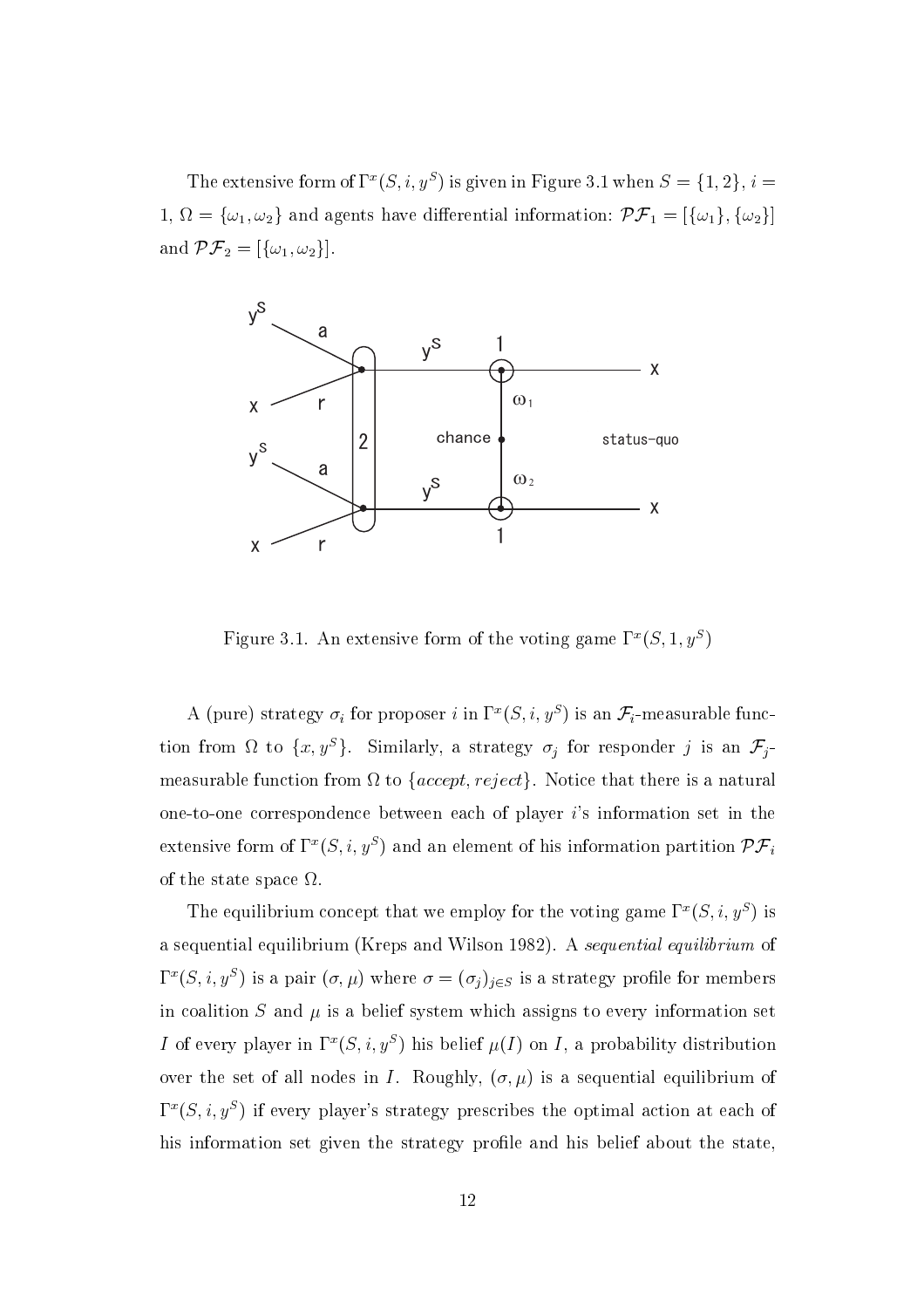where the belief system should be consistent with the strategy profile (and a slight deviation from it off equilibrium play) by the Bayes' rule. Since the notion of a sequential equilibrium is standard, we omit a precise definition of it.

Based on the voting game  $\Gamma^x(S, i, y^S)$ , we introduce a new type of an objection, called an informational objection, which takes into account the equilibrium revealing of the proposer's private information. The next example illustrates the idea of it.

**Example 3.1.** Consider again an economy in Example 2.2. Table 3.1 shows a new allocation  $y = (y_1, y_2)$ .

|        |                                                                   | endowment $e$   allocation $y$ |                 |  |        |
|--------|-------------------------------------------------------------------|--------------------------------|-----------------|--|--------|
| Agents | $\mathcal{PH}_i$                                                  | $w_1$                          | $w_2$           |  | W2     |
|        | $[\{w_1, w_2\}]$                                                  | (2,0)                          | $(2,2)$ $(1,1)$ |  | (3,0)  |
|        | $\left[\{w_1\}, \{w_2\}\right] \mid (1,3) \quad (1,1) \mid (2,2)$ |                                |                 |  | (0, 3) |

Table 3.1: A two-agent economy with an informational objection

As in Example 2.2, the coalition  $\{1,2\}$  has a fine objection y to e over the event  $\{w_1\}$ . Unlike Example 2.2, agent 2 prefers y to e on the event  $\{w_1\}$ , not on the event  $\{w_2\}$ . If agent 1 knows this fact, he can rationally infer from the proposal y by agent 2 that a true state must be  $w_1$ . Thus, agent 2 can transmit his private information  $w_1$  credibly to agent 1. In this case, we say that the coalition  $\{1,2\}$  has an informational objection to the endowment e.

The idea of an informational objection is formalized as follows. **Definition 3.1.** A coalition  $S$  has an *informational objection* to an  $N$ allocation  $x \in A^N$  if there exist an S-allocation  $y^S \in A^S$ , a member  $i \in S$ and an event  $E \in \mathcal{F}_i$  such that

- (1)  $E(u_i(y_i^S)|\mathcal{F}_i)(\omega) > E(u_i(x_i)|\mathcal{F}_i)(\omega)$  for all  $\omega \in E$ .
- (2)  $E(u_i(y_i^S)|\mathcal{F}_i)(\omega) \leq E(u_i(x_i)|\mathcal{F}_i)(\omega)$  for all  $\omega \notin E$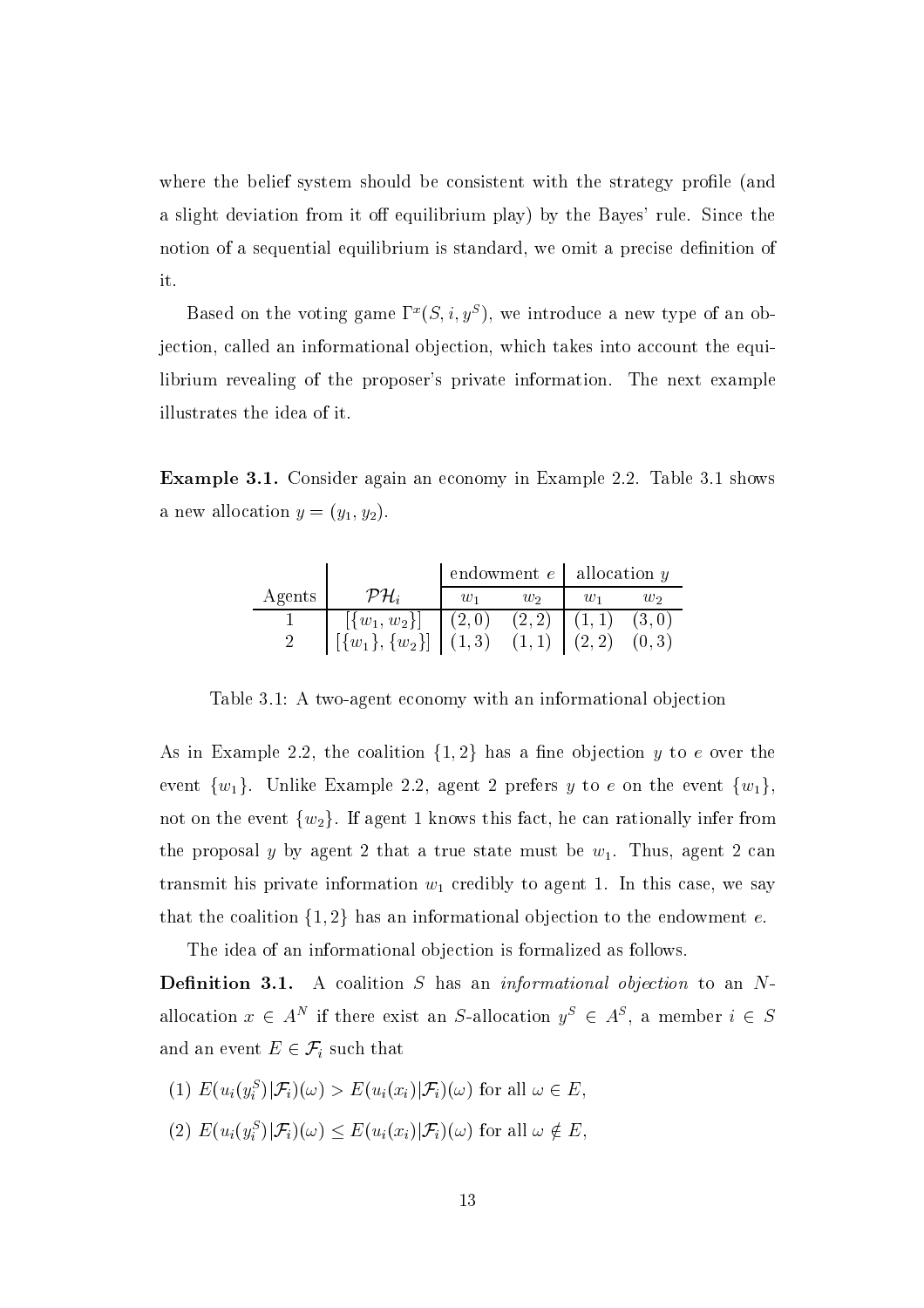(3)  $E(u_j(y_j^S)|\mathcal{PF}_j(\omega) \cap E) > E(u_j(x_j)|\mathcal{PF}_j(\omega) \cap E)$  for all  $j \in S, j \neq i$  and all  $\omega \in E$ .

The *informational core* is the set of all N-allocations to which no coalition has an informational objection.

The notion of an informational objection can be explained as follows. Condition (1) means that proposer *i* prefers a proposal  $y^S$  to the status quo x over an event  $E \in \mathcal{F}_i$ . Condition (2) is that of self-selection, namely, it enables the proposer to reveal to responders credibly that the true state belongs to the event E. Condition (3) means that if the proposer offers  $y^S$  over the event E then all responders prefer  $y^S$  to the status quo x on each of their possible information set  $\mathcal{PF}_i(\omega)$  ( $\omega \in E$ ), inferring that the true state is in  $\mathcal{PF}_i(\omega) \cap E$ . Thus, if player i actually proposes  $y^S$  on E, then all responders accept it, given their updated beliefs. That is, the status-quo allocation  $x$  is objected over the event  $E$ .

**Remark 3.1.** Traditionally, the core is defined in terms of strict inequality as in Definition 3.1.(1) and (3). To be consistent with this tradition, we will strengthen the definition of a sequential equilibrium in the voting game  $\Gamma^x(S, i, y^S)$  so that the proposer makes a proposal against the status-quo only if he is strictly better-off by doing so. The same thing should be applied to every responder's acceptance.

Dutta and Vohra (2005) first introduce the possibility of endogenous informational transmission into the concept of an objection under incomplete information. Their notion of the credible objection, however, is equivalent to a fine objection of Wilson (1978) when the state is verifiable and thus incentive constraints are irrelevant. An important difference between Dutta and Vohra's credible objection and our informational objection is that the latter allows only the informational transmission from a proposer to responders, while the former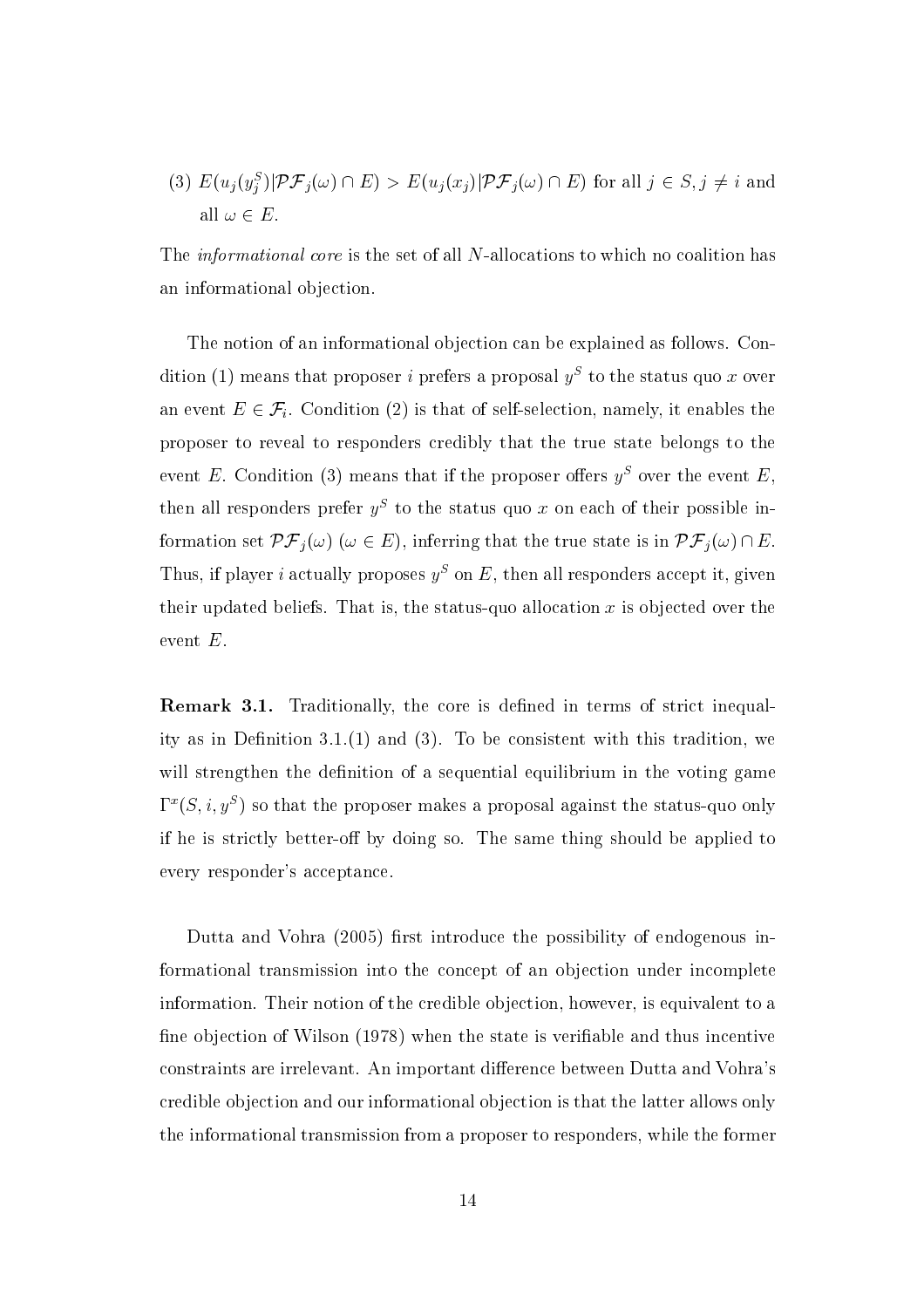does informational sharing among all members in a coalition.

The following proposition shows a relationship among various concepts of objection.

**Proposition 3.1.** Let S be a coalition and  $x \in A^N$ .

- (1) If S has a coarse objection to x, then S has a coarse+ objection to x.
- (2) If S has a coarse+ objection to x, then S has an informational objection to  $x$ .
- (3) If S has an informational objection to x, then S has a fine objection to x.

**Proof.** (1): trivial. (2): Suppose that a coalition S has a coarse + objection to  $x \in A^N$ . By Definition 2.2, there exist an S-allocation  $y^S \in A^S$ , a partition  $\{A, P\}$  of S and a common knowledge event E within A such that

$$
u_i(y_i^S)(\omega) > u_i(x_i)(\omega) \quad \text{for all} \quad i \in P \quad \text{and all} \quad \omega \in \Omega, \quad (3.5)
$$

$$
E(u_i(y_i^S)|\mathcal{F}_i)(\omega) > E(u_i(x_i)|\mathcal{F}_i)(\omega) \quad \text{for all} \quad i \in A \quad \text{and all} \quad \omega \in E. \quad (3.6)
$$

Define an S-allocation  $z^S \in A^S$  such that  $z^S(\omega) = y^S(\omega)$  if  $\omega \in E$  and  $z^S(\omega) =$ 0 if  $\omega \notin E$ . We will show that S has an informational objection  $z^S$  to x. Select any member  $i \in A$ . By the construction of  $z<sup>S</sup>$  and (3.6), z satisfies conditions (1) and (2) in Definition 3.1. Since  $E$  is a common knowledge event within A, it holds that  $P\mathcal{F}_j(\omega) \cap E = P\mathcal{F}_j(\omega)$  for all  $\omega \in E$  and all  $j \in A, j \neq i$ . Thus, (3.6) implies condition (3) in Definition 3.1 for all  $j \in A, j \neq i$ . Finally, it is clear that (3.5) implies condition (3) in Definition 3.1 for all  $j \in P$ , too. (3): Suppose that S has an informational objection to x, and thus that Definition 3.1 holds. Define the collection  $(\mathcal{H}_i)_{i \in S}$  of fields as follows. It holds that  $\mathcal{H}_i = \mathcal{F}_i$  for proposer i, and that all other  $\mathcal{H}_j$  are the coarsest fields including  $\mathcal{F}_i$  and the event E. By definition,  $E \in \wedge_{i \in S} \mathcal{H}_i$ . Conditions (1) and (3) in Definition 3.1 imply that S has a coarse objection  $y$  to x with respect to  $(\mathcal{H}_i)_{i \in S}$ . Q.E.D.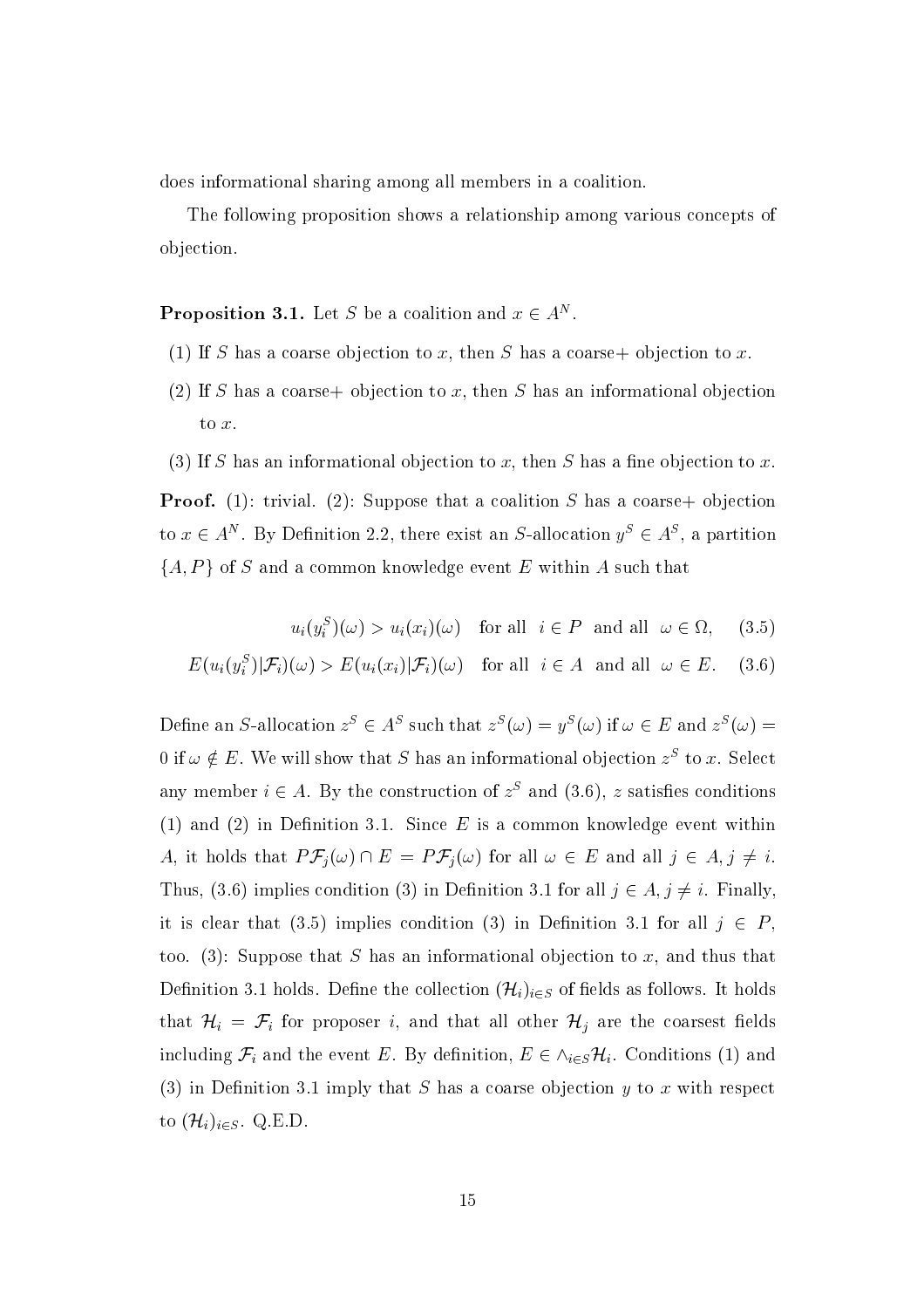We are now in a position to justify an informational objection as a sequential equilibrium of the voting game  $\Gamma^x(S, i, y^S)$ . As in Serrano and Vohra (2007), we will call a sequential equilibrium  $(\sigma, \mu)$  of the voting game  $\Gamma^x(S, i, y^S)$ an equilibrium rejection of the status quo x if proposer i proposes  $y^S$  with positive probability and all other members in S accept it at all possible states.

**Theorem 3.2.** A coalition S has an informational objection to  $x \in A^N$  if and only if there exists an equilibrium rejection of x in the voting game  $\Gamma^x(S, i, y^S)$ for some S-allocation  $y^S \in A^S$ .

**Proof.** Suppose that a coalition S has an informational objection to  $x \in A^N$ . By Definition 3.1, there exist an S-allocation  $y^S \in A^S$ , a member  $i \in S$  and an event  $E \in \mathcal{F}_i$  such that

$$
E(u_i(y_i^S)|\mathcal{F}_i)(\omega) > E(u_i(x_i)|\mathcal{F}_i)(\omega) \text{ for all } \omega \in E
$$
\n(3.7)

$$
E(u_i(y_i^S)|\mathcal{F}_i)(\omega) \le E(u_i(x_i)|\mathcal{F}_i)(\omega) \text{ for all } \omega \notin E
$$
\n(3.8)

and

$$
E(u_j(y_j^S)|\mathcal{PF}_j(\omega) \cap E) > E(u_j(x_j)|\mathcal{PF}_j(\omega) \cap E)
$$
\n(3.9)

for all  $\omega \in E$  and all  $j \in S$ ,  $j \neq i$ . Define  $z^S \in A^S$  by

$$
z^{S}(\omega) = \begin{cases} y^{S}(\omega) & \text{if } \omega \in E \\ 0 & \text{if } \omega \notin E. \end{cases}
$$

Construct a pair  $(\sigma, \mu)$  of strategies and belief in  $\Gamma^x(S, i, z^S)$  as follows. First, the strategy  $\sigma_i$  of proposer i is defined by

$$
\sigma_i(\omega) = \begin{cases}\nz^S & \text{if } \omega \in E \\
x & \text{if } \omega \notin E\n\end{cases}
$$
\n(3.10)

(proposer *i* proposes  $z^S$  only over E), and strategies  $\sigma_j$  of responders  $j \in S$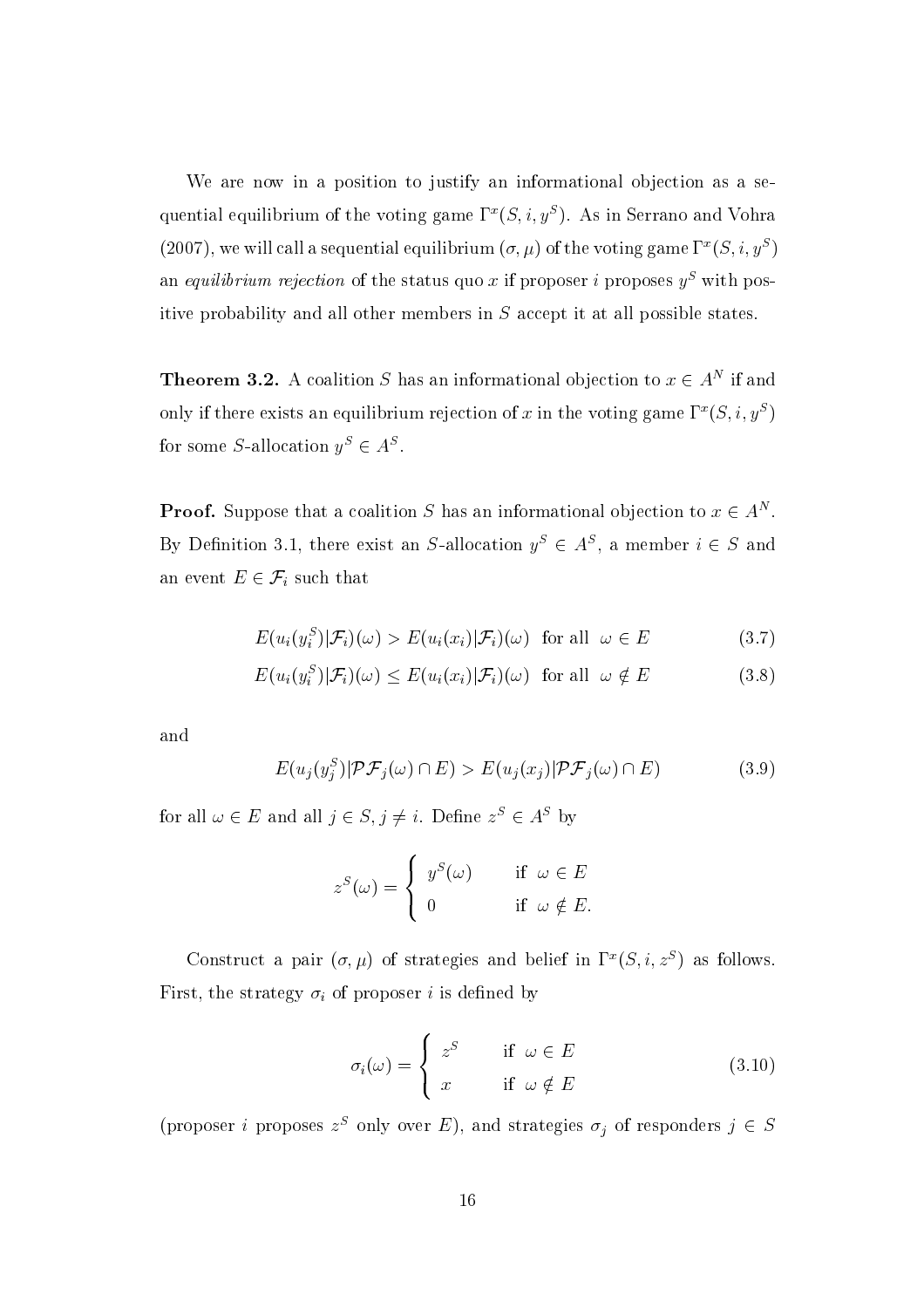are defined by

$$
\sigma_j(\omega) = \begin{cases}\n\begin{array}{ll}\n\text{accept} & \text{if } \mathcal{PF}_j(\omega) \cap E \neq \emptyset \\
\text{reject} & \text{if otherwise.}\n\end{array}\n\end{cases}\n\tag{3.11}
$$

Secondly, to every responder j's information set  $\mathcal{PF}_j(\omega)$ , the belief system  $\mu$ assigns the posterior belief  $\pi_{|\mathcal{PF}_j(\omega)\cap E}$  if  $\mathcal{PF}_j(\omega) \cap E \neq \emptyset$ , and otherwise, the posterior belief  $\pi_{|\mathcal{PF}_i(\omega)}$ .

We will prove that  $(\sigma, \mu)$  is a sequential equilibrium of  $\Gamma^x(S, i, z^S)$ . By construction, it is clear that the belief system  $\mu$  is consistent with  $\sigma$ . We next examine the optimal response of each responder  $j$  on his every information set  $\mathcal{PF}_j(\omega)$ . When  $\mathcal{PF}_j(\omega) \cap E \neq \emptyset$ , he receives the conditional expected payoff  $E(u_j(y_j^S)|\mathcal{PF}_j(\omega) \cap E)$ , given the belief system  $\mu$  and all other responders strategies if he accepts the proposal, and receives  $E(u_i(x_i)|\mathcal{PF}_i(\omega) \cap E)$  otherwise. Thus, by  $(3.9)$ , it is optimal for him to accept the proposal. When  $\mathcal{PF}_j(\omega) \cap E = \emptyset$ , it clearly follows from the construction of  $z^S$  that it is optimal for  $j$  to reject the proposal. Given the responders' strategies, it can be shown by  $(3.7)$  that  $(3.10)$  prescribes the proposer i's (unique) optimal choice on E. Proposer *i* is indifferent between choosing  $z<sup>S</sup>$  and x outside E since  $z<sup>S</sup>$ is rejected. Thus,  $(\sigma, \mu)$  is an equilibrium rejection of x in  $\Gamma^x(S, i, z^S)$ .

Conversely, suppose that there exists an equilibrium rejection  $(\sigma, \mu)$  of  $x \in$  $A^N$  in the voting game  $\Gamma^x(S, i, y^S)$  for some S-allocation  $y^S \in A^S$ . Let  $E \in$  $\mathcal{F}_i$  be the event on which proposer *i* chooses  $y^S$  in equilibrium, receiving his private information  $\mathcal{PF}_i(\omega)$ . By the definition of an equilibrium rejection, all responders  $j \in S$  accept it for all states in E. Define  $z^S \in A^S$  by

$$
z^{S}(\omega) = \begin{cases} y^{S}(\omega) & \text{if } \omega \in E \\ 0 & \text{if } \omega \notin E, \end{cases}
$$

Since  $(\sigma, \mu)$  is an equilibrium rejection of x, the event E is non-empty. The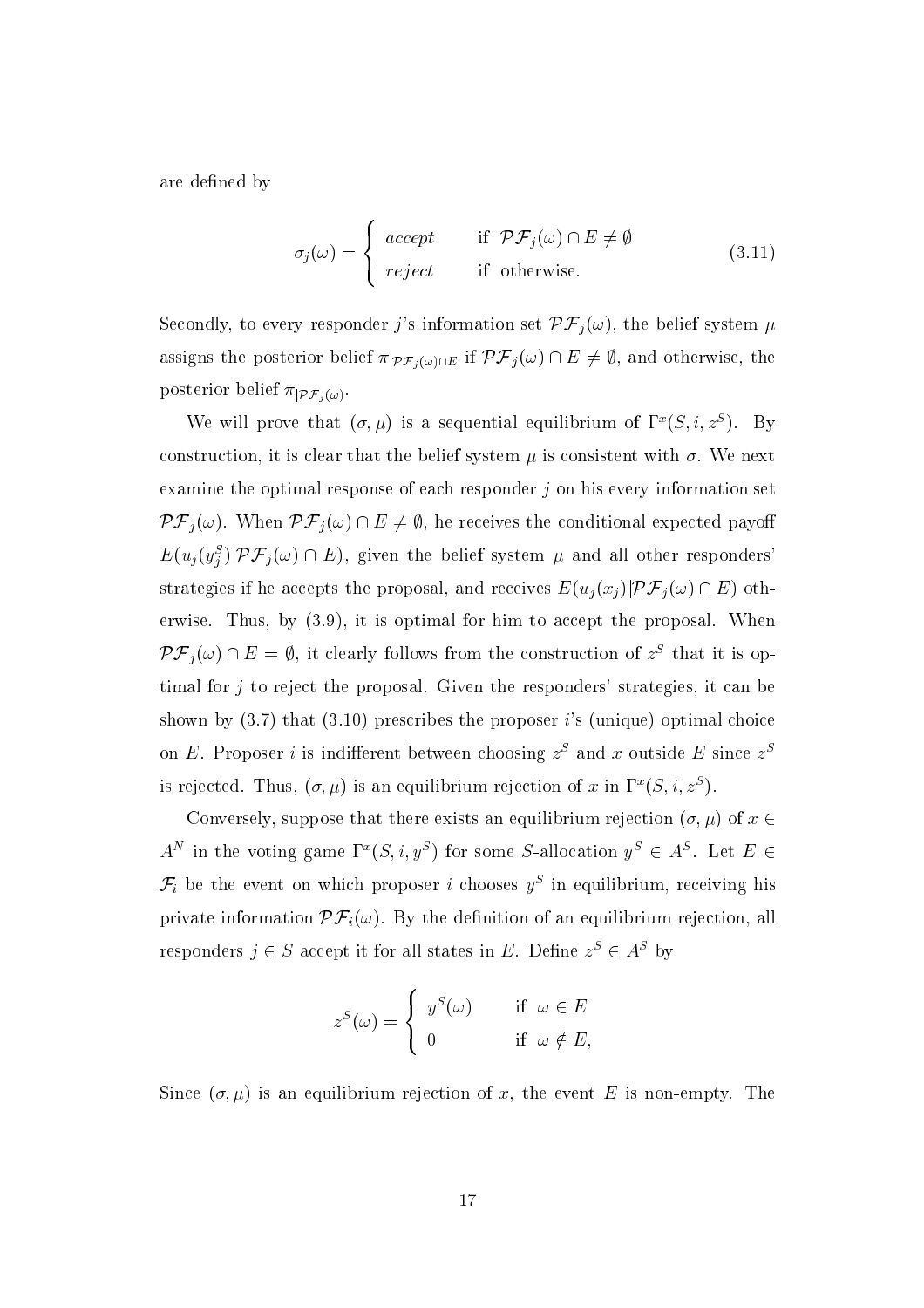equilibrium condition for proposer  $i$  implies that

$$
E(u_i(z_i^S)|\mathcal{F}_i)(\omega) > E(u_i(x_i)|\mathcal{F}_i)(\omega)
$$

for all  $\omega \in E$  (See Remark 3.1). Notice that all responders accept  $z<sup>S</sup>$  at every  $\omega \in E$ . By the definition of  $z^S$ , it is clear that, for all  $\omega \notin E$ 

$$
E(u_i(z_i^S)|\mathcal{F}_i)(\omega) = 0 \leq E(u_i(x_i)|\mathcal{F}_i)(\omega).
$$

Since all responders j accept  $y^S$  on E in  $(\sigma, \mu)$ , it must hold that, for all  $\omega \in E$ 

$$
\sum_{\theta \in \mathcal{PF}_j(\omega) \cap E} \pi(\theta) u_i(y_i^S)(\theta) + \sum_{\theta \in \mathcal{PF}_j(\omega) - E} \pi(\theta) u_i(x_i)(\theta) > \sum_{\theta \in \mathcal{PF}_j(\omega)} \pi(\theta) u_i(x_i)(\theta)
$$
(3.12)

(See Remark 3.1).  $(3.12)$  is equivalent to

$$
E(u_j(z_j^S)| \mathcal{PF}_j(\omega) \cap E) > E(u_j(x_j)| \mathcal{PF}_j(\omega) \cap E)
$$

for all  $\omega \in E$ . Thus, S has an informational objection  $z^S$  to x. Q.E.D.

The theorem justifies the notion of an informational objection in terms of a sequential equilibrium of the voting game  $\Gamma^x(S, i, y^S)$ . In the equilibrium, the proposer attempts to object to the status-quo allocation if and only if he can obtain a higher conditional expected payoff, given his private information. This action may transmit some of the proposer's private information to responders and, as a result, they update their prior belief. The objection is accepted whenever it is proposed.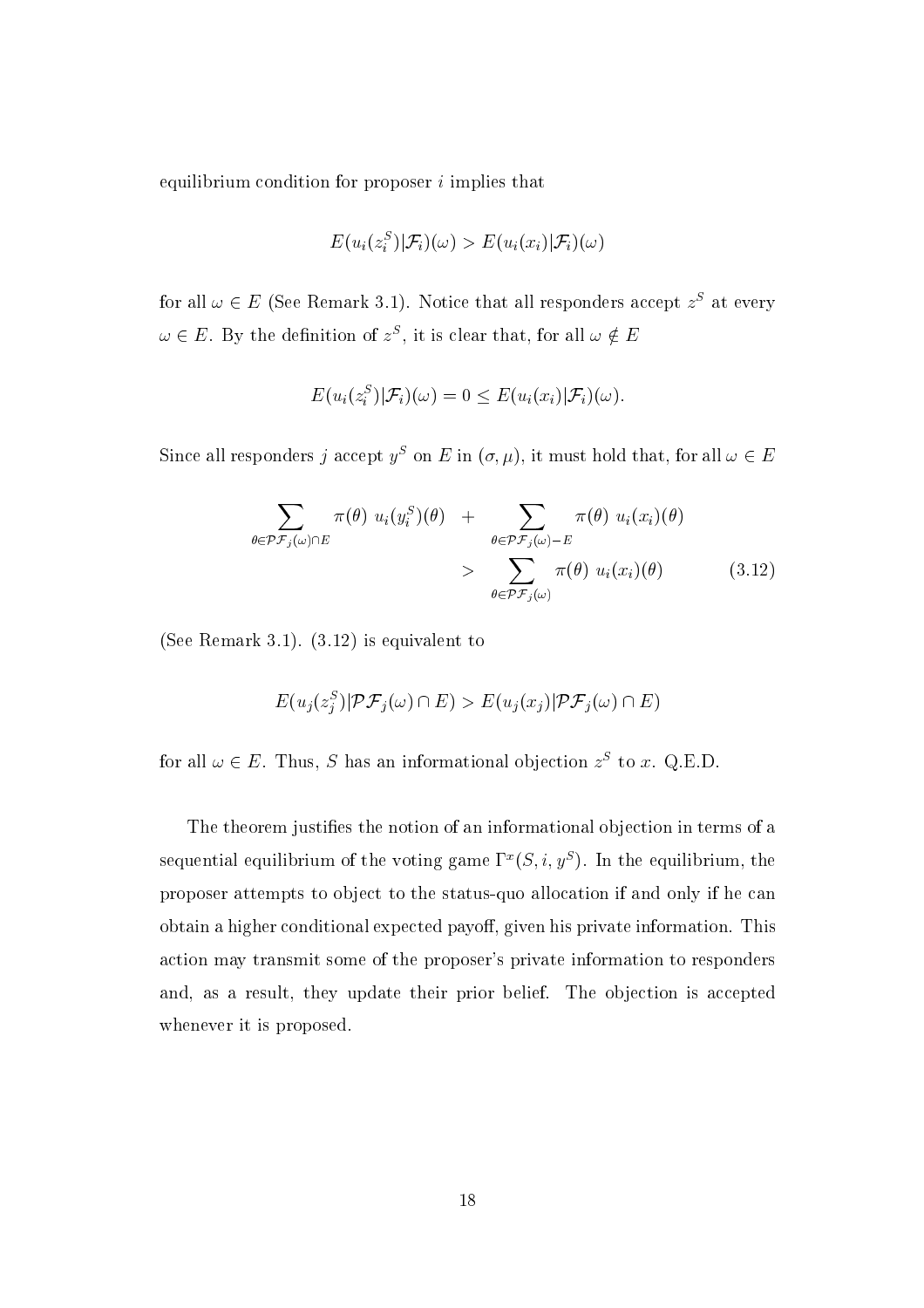#### The Non-cooperative Bargaining Game  $\overline{4}$

The voting game introduced in the last section is not a whole bargaining game which is played in an economy with incomplete information. For example, even if an initial proposer selects the endowment as the status quo allocation, he can not enforce it on other agents, in general. The others can continue their negotiations for allocations. Furthermore, the voting game has a very restricted feature of the ultimatum bargaining. The game stops once the proposal is rejected. In a general bargaining situation, negotiations may continue after rejection.

In this section, we will present a non-cooperative coalitional bargaining game which agents play to reach a contract of allocations. We continue to assume that a true state becomes publicly known and verifiable when a contract of allocation is implemented. Any feasible allocation satisfying the physical constraint is implementable.

In the literature, several authors have presented non-cooperative bargaining models for the core in the case of complete information. See Moldovanu and Winter (1995), Okada (1992), Okada and Winter (2003) and Perry and Reny (1994) among others. In what follows, we will extend the bargaining model studied by Okada (1992) and Okada and Winter (2003) to the case of incomplete information.

The bargaining game consists of a sequence of proposals, responses and counter-proposals. Let  $\alpha = (i_1, i_2, \dots, i_n)$  be a predetermined order over the player set N. The order  $\alpha$  determines an initial proposer and the order of responders. The game is played over possibly infinitely many periods  $t =$  $1, 2, \cdots$ . Let  $N_t$  ( $\subset N$ ) be the set of "active" players in period t who have not bound to any contract. Let  $N_1 = N$ . The bargaining game in period t has the following steps.

(1) Given his information  $\mathcal{PF}_i(\omega)$  on a state  $\omega \in \Omega$ , the first player  $i \in N_t$ (according to the order  $\alpha$ ) proposes a pair  $(S, x^S)$  where  $i \in S \subset N_t$  and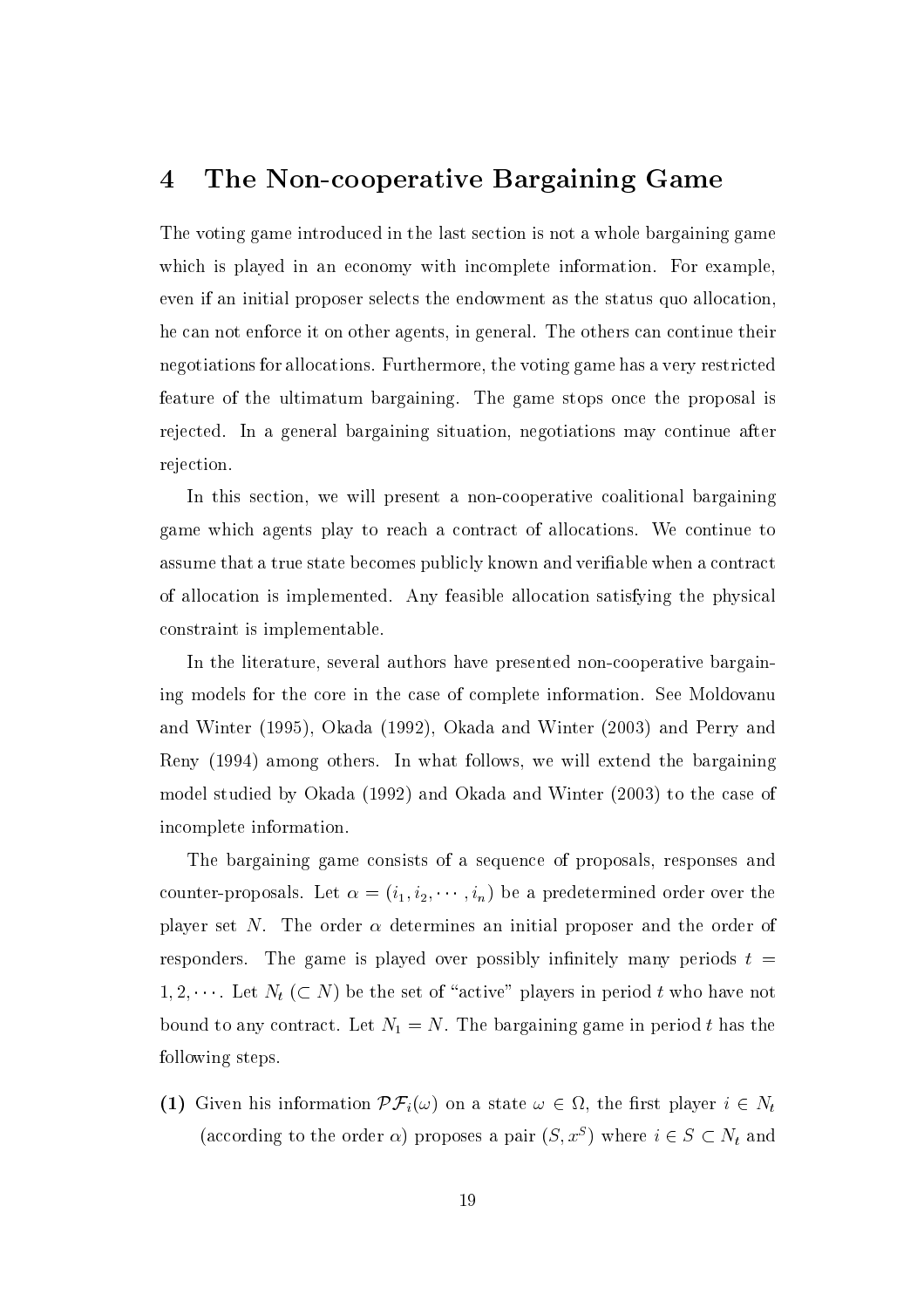$x^S \in A^S$ .

- (2) All other members in S either accept or reject the proposal  $(S, x^S)$  sequentially according to  $\alpha$ . If they all accept it, then the coalition S quits the game with the agreement of  $x^S$ . Then, the game goes to the next period with the new set of active players,  $N_{t+1} = N_t - S$ , and the same process as in period  $t$  is repeated.
- (3) If the proposal  $(S, x^S)$  is rejected by any player j, then player j can make a counter-proposal  $(T, y^T)$  where  $T \subset N_t$  and  $y^T \in A^T$  (with a possible exception explained below). The same rule as  $(2)$  is applied.

There exists an upper bound  $K$  ( $> 1$ ) of successive proposals made in each period  $t^6$ . If no agreement is made up to K proposals, then the game goes to the next period  $t + 1$  with  $N_{t+1} = N_t$ . Thereafter, the same rule as in period  $t$  is applied. In particular, the same initial proposer as in period  $t$  is selected. The game stops if and only if there remain no active players. If the game does not stop, all players outside coalitions receive their endowments  $e_i(\omega)$ . No players discount future utility.

We denote by  $\Gamma(\mathcal{E})$  this bargaining game for an economy  $\mathcal E$  with incomplete information. Whenever he makes a choice, every player has perfect information on past moves of players (including himself). The bargaining game  $\Gamma(\mathcal{E})$  is regarded as an extension of the Rubinstein's two-person alternating bargaining model to an *n*-person cooperative game. The game has the special property that the bargaining process re-starts completely after a predetermined number of proposals have been rejected. By this reason, we call  $\Gamma(\mathcal{E})$  a sequential coalitional bargaining game with re-starts.

The following story may be helpful to interpret the bargaining game  $\Gamma(\mathcal{E})$ . A market opens every day. The trading process runs as follows. One player publicly announces a coalition and an allocation for it. If all members of

<sup>&</sup>lt;sup>6</sup>If  $K = 1$ , the bargaining model is just the repetition of the ultimatum bargaining with the same proposer. There is no opportunity for responders to make counter-proposals.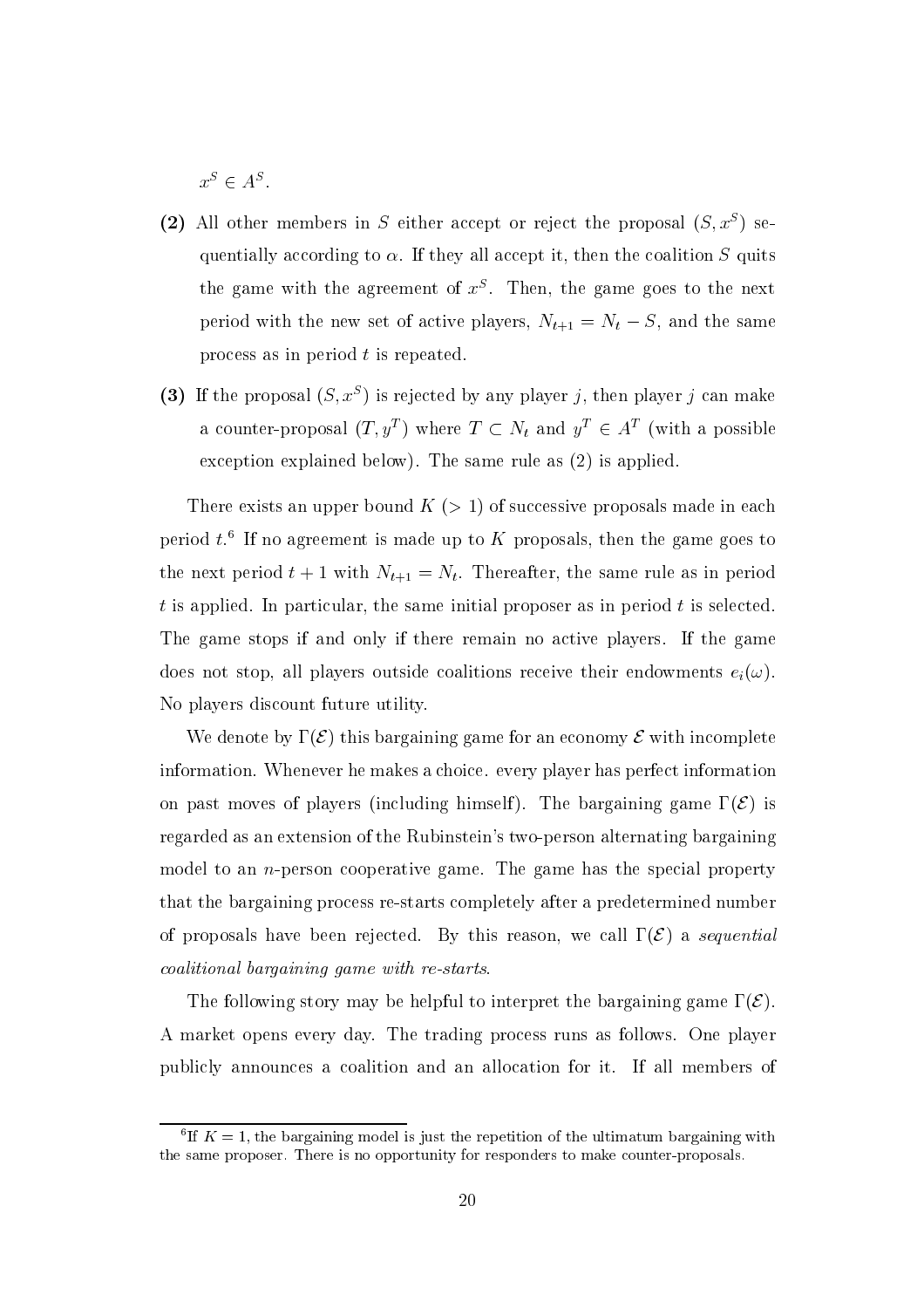the coalition accept the allocation, then the contract of it is made, and the market of the day is closed. The contract is not renegotiable. On the next day, the market re-opens and other players negotiate for trading under the same rule. Since negotiations take some time, there is an upper bound of proposals possible within one day. If there is no agreement at the end of the day, then the market will re-open on the next day, and the same player as today will start the trading process.

Let  $I_i^t$  be an information set of player i in the extensive form of  $\Gamma(\mathcal{E})$  in period t. All nodes in  $I_i^t$  correspond to an identical sequence  $z = (z_1, \dots, z_{t-1}, z_t)$ of past actions since player *i* perfectly knows them. Here,  $z_k$ ,  $k = 1, \dots, t$ , denotes the sequence of actions in period k preceding  $I_i^t$ .  $z_t$  is empty when player i is a proposer in period t. Then, the information set  $I_i^t$  is uniquely represented by a pair  $(\mathcal{PF}_i(\omega), z)$  of player is private information and past actions. We call it the *history* of  $I_i^t$ . In the following, we will identify  $I_i^t$  with its history, and will write as  $I_i^t = (\mathcal{PF}_i(\omega), z)$  whenever no confusion arises.

A (pure) strategy  $\sigma_i$  for player i in  $\Gamma(\mathcal{E})$  is a function which assigns to each of his information set  $I_i^t$  a choice at  $I_i^t$ . As well as the voting game  $\Gamma^x(S, i, y^S)$ , we employ a sequential equilibrium as a non-cooperative solution concept for the bargaining game  $\Gamma(\mathcal{E})$ . A belief system  $\mu$  is a function which assigns to every information set  $I_i$  in  $\Gamma(\mathcal{E})$  a probability distribution  $\mu(I_i)$  over the set of nodes in  $I_i = (\mathcal{PF}_i(\omega), z)$ . Since there is a natural one-to-one correspondence between the information set  $I_i$  and the information  $\mathcal{PF}_i(\omega)$ , we can regard  $\mu(I_i)$  to be a probability distribution over the set  $\mathcal{PF}_i(\omega)$ .

It is well-known that there is a large multiplicity of sequential equilibria in a broad class of  $n$ -person sequential bargaining games including our bargaining game  $\Gamma(\mathcal{E})$ . By this reason, it is now standard in the literature of non-cooperative coalitional bargaining that the analysis is restricted to a stationary equilibrium (see Perry and Reny 1994, Chatterjee et al. 1993, Okada 1992, and Mordovanu and Winter 1995, for example).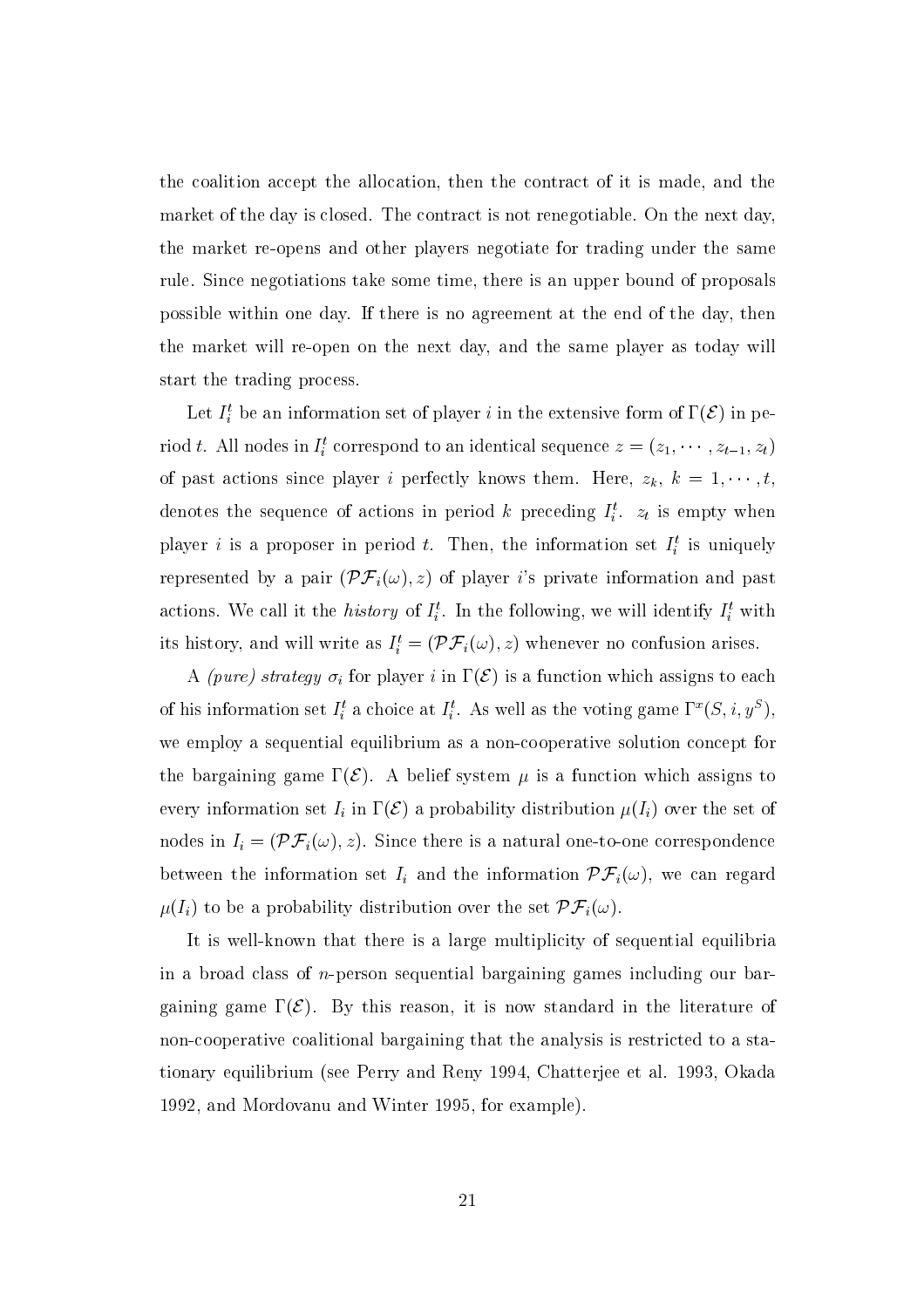**Definition 4.1.** A sequential equilibrium  $(\sigma, \mu)$  of  $\Gamma(\mathcal{E})$  is said to be *stationary* if every player's choice assigned by the strategy  $\sigma$  to his information set  $I_i^t$  =  $(\mathcal{PF}_i(\omega), z)$  in each period  $t (= 1, 2, \cdots)$  depends only on information  $\mathcal{PF}_i(\omega)$ , the set  $N_t$  of active players, and history  $z_t$  within period t.

A stationary equilibrium prescribes that every player's action does not depend on the whole history of actions. An important implication of it is that any player's bargaining behavior does not change even if agreements were rejected in past periods, as long as the same players are still active in negotiations and he has the same information about the prevailing state  $\omega$ .

Besides the stationarity, we will consider three conditions on a sequential equilibrium of  $\Gamma(\mathcal{E})$ . The first condition is about a refinement of the belief system.

As the notion of an informational objection has already shown, it is important to consider what information players rationally infer from the actions of other players in  $\Gamma(\mathcal{E})$ . In general, proposers with different information may have different preferences over an allocation. Thus, the selection of an allocation may reveal proposers' private information to responders. It, however, should be noted that an allocation is a function from the state space  $\Omega$  to the set of commodity bundles. Therefore, even if proposers with different information prefer different allocations, they can propose the same allocation rule (as a function) which assigns different allocations separately to different states. The constructed allocation rule never alters the conditional expected payoffs of proposers. By this reason, we can assume without any loss of generality that a proposer chooses an allocation independent of his private information, so that the proposer's choice does not convey his any information. This assumption is called the *principle of inscrutability* by Myerson (1983).

Myerson (1983) considered the ultimatum bargaining game in which an informed principal with the full bargaining power chooses and announces a coordination mechanism. Knowing the principal's choice, multiple subordinates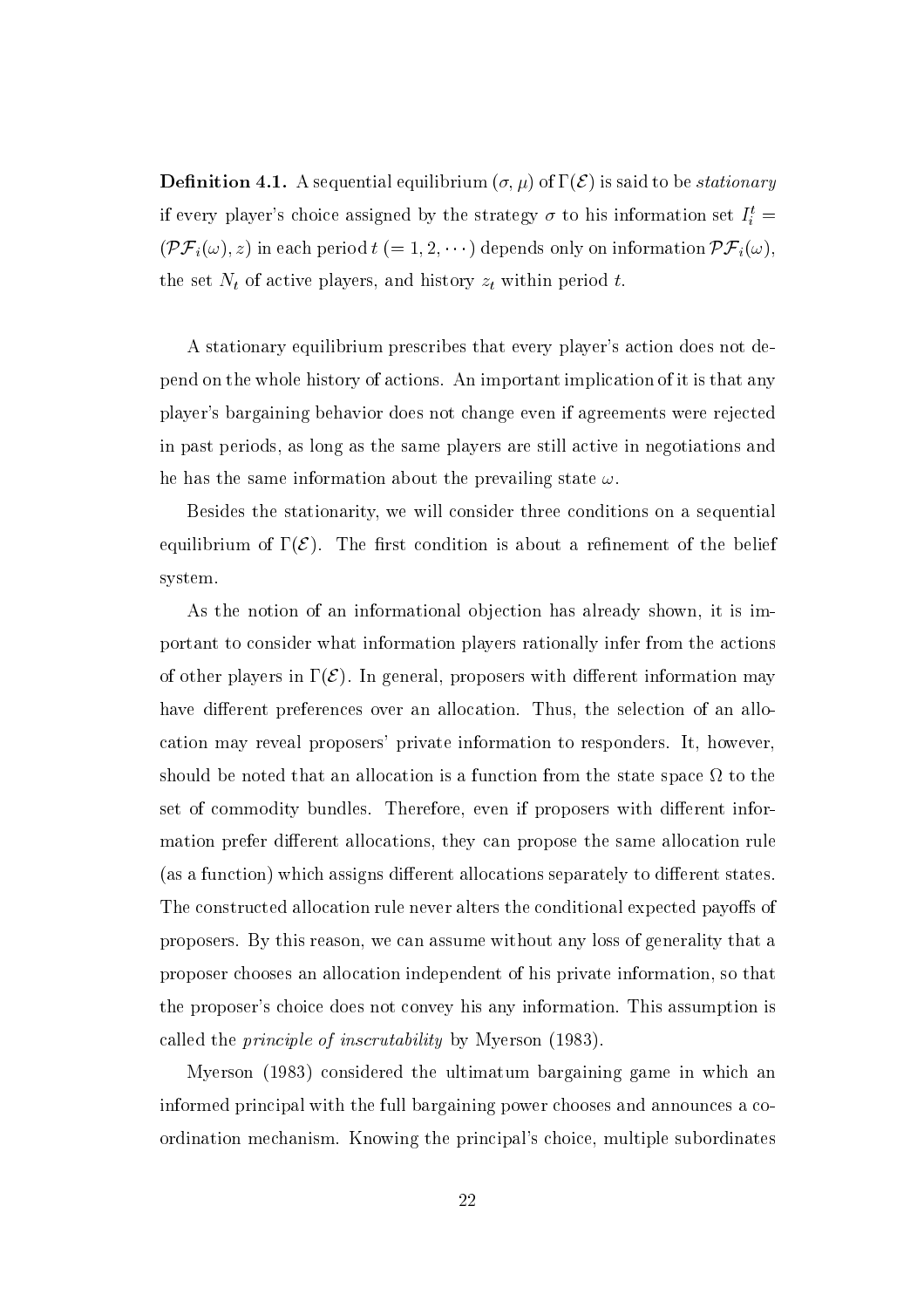select their reports and actions independently in the implementation game of the selected mechanism. By this structure, the issue of endogenous information transmission through subordinates' actions does not arise in his model. This is not the case in our bargaining game  $\Gamma(\mathcal{E})$  in which responders' actions may reveal their private information. In this paper, to be compatible with the principle of inscrutability for the proposer, we restrict our analysis to an equilibrium in which responders' behavior do not reveal any private information on *equilibrium*  $play.<sup>7</sup>$ 

By the principle of inscrutability, the belief system  $\mu$  of every stationary equilibrium of  $\Gamma(\mathcal{E})$  assigns to every information set  $I_i = (\mathcal{PF}_i(\omega), z)$  on equilibrium play the posterior belief  $\pi_{\vert P\mathcal{F}_i(\omega)}$  given information  $\mathcal{PF}_i(\omega)$  by the Bayes' rule.

Next consider responders' belief at information sets off equilibrium play. We first remark that the voting game  $\Gamma^x(S, i, y^S)$  in the last section is "embedded" into the bargaining game  $\Gamma(\mathcal{E})$ . Suppose that in an equilibrium  $(\sigma, \mu)$ an allocation  $x$  is proposed and accepted. If the proposer deviates from the equilibrium by proposing an alternative S-allocation  $y^S$ , then other members of S are in the same position as in the voting game  $\Gamma^x(S, i, y^S)$ . A difference is that the game may continue after rejection unless it is the last proposal. Unlike Theorem 3.2, our aim is now to explain the status-quo allocation as an equilibrium behavior. In such an equilibrium, all responders' information sets in the voting game are off equilibrium play. Since the consistency of a sequential equilibrium never impose any restriction on the responders' belief off equilibrium play, we need a suitable refinement on their belief. The following example shows that a refinement of the belief system is critical for the analysis of  $\Gamma^x(S, i, y^S)$ .

Example 4.1. Consider a two-agent economy with one commodity and

 ${}^{7}$ The definition of an equilibrium rejection in the last section satisfies this property since it requires that whenever a proposal is made, it is accepted by all responders.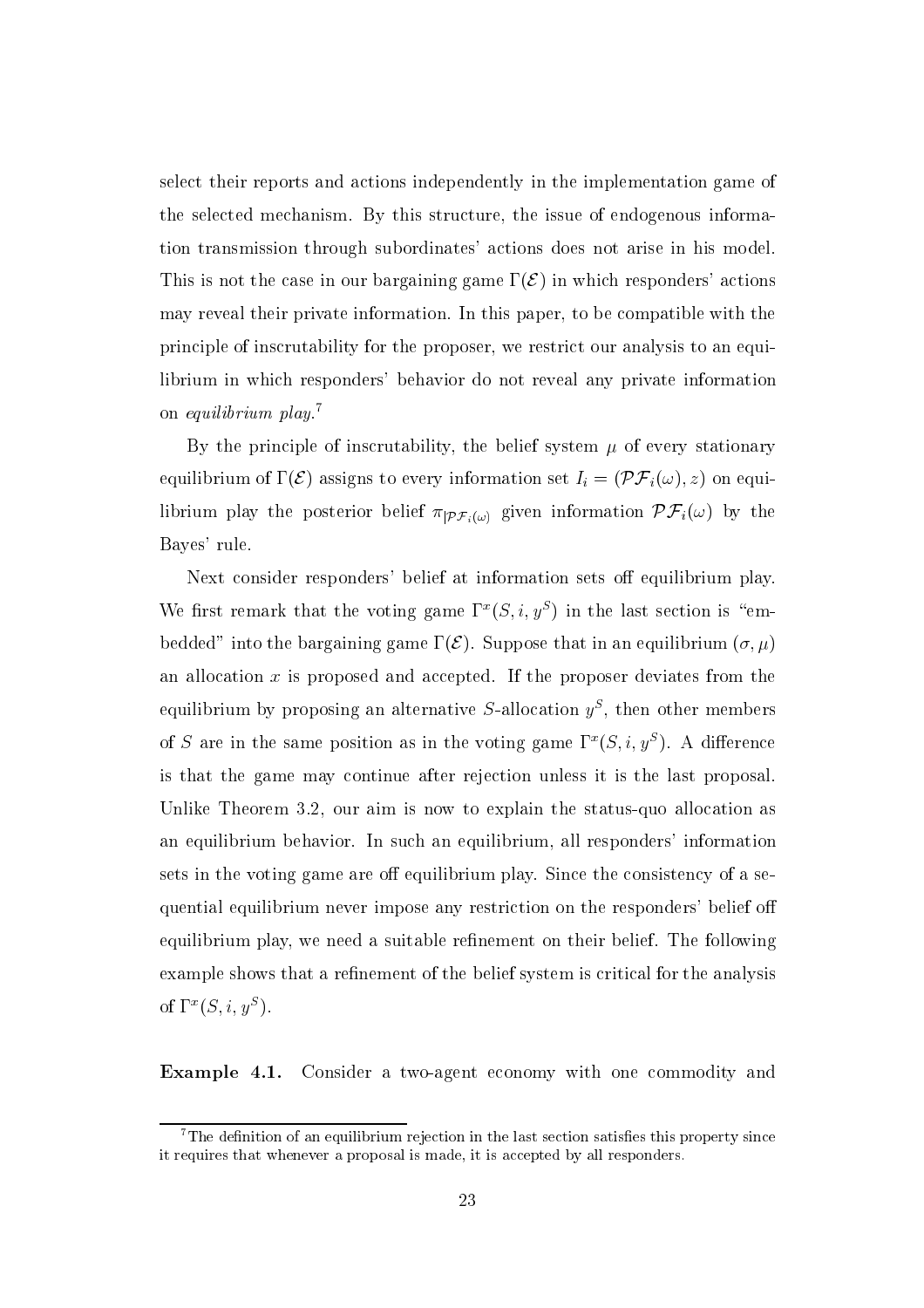two states. Let  $\Omega = {\omega_1, \omega_2}$  be the set of states. A common prior  $\mu$ is given by  $\mu(\omega_1) = \mu(\omega_2) = 1/2$ . Agents have differential information:  $\mathcal{PF}_1 = [\{\omega_1\}, \{\omega_2\}]$  and  $\mathcal{PF}_2 = [\{\omega_1, \omega_2\}]$ . Two agents have identical stateindependent strictly concave utility functions. Table 4.1 shows the endowment  $e = (e_1, e_2)$  and an allocation  $y = (y_1, y_2)$ . Imagine a situation that there is a possibility that the total resources may increase from 2 to 4 at  $\omega_2$  if two agents cooperate. Either agent prefers y to e at  $\omega_2$ , but not at  $\omega_1$ . Since  $\{\omega_1, \omega_2\}$ is the only common knowledge event, the endowment  $e$  belongs to the coarse core. It, however, can be seen that e does not belong to the informational core since the coalition  $\{1,2\}$  has an informational objection y to e on the event  $\{\omega_2\}.$ 

|        |                      | endowment $e$   allocation $y$ |    |   |    |
|--------|----------------------|--------------------------------|----|---|----|
| Agents |                      |                                | บว | w | W2 |
|        | $[\{w_1\}, \{w_2\}]$ |                                |    |   |    |
|        | $[(w_1, w_2)]$       |                                |    |   |    |

Table 4.1: An economy with two risk-averse agents

The voting game  $\Gamma^e({1,2},1,y)$  has two sequential equilibria with different outcomes,  $(\sigma^1, \mu^1)$  and  $(\sigma^2, \mu^2)$ . In the first equilibrium  $(\sigma^1, \mu^1)$ , agent 1 chooses the status-quo e, regardless of a state. Agent 2 rejects the proposal y under the prior belief. In this equilibrium, agent 2's information set is off equilibrium play, and his prior belief (in fact, any belief) is consistent with agent 1's strategy. Since agent 2 is risk-averse, his strategy is optimal under the prior. In the second equilibrium  $(\sigma^2, \mu^2)$ , agent 1 chooses the status-quo e at  $\omega_1$  and y at  $\omega_2$ . Agent 2 accepts the proposal y. His equilibrium belief places the whole probability on  $\omega_2$ .

We think that the first equilibrium is unreasonable on the ground that agent 2 rationally infers from the proposal y that a true state must be  $\omega_2$ according to the same logic as an informational objection.<sup>8</sup> To eliminate such

 $8$ While this is closely related to the idea of the intuitive criterion of Cho and Kreps (1987),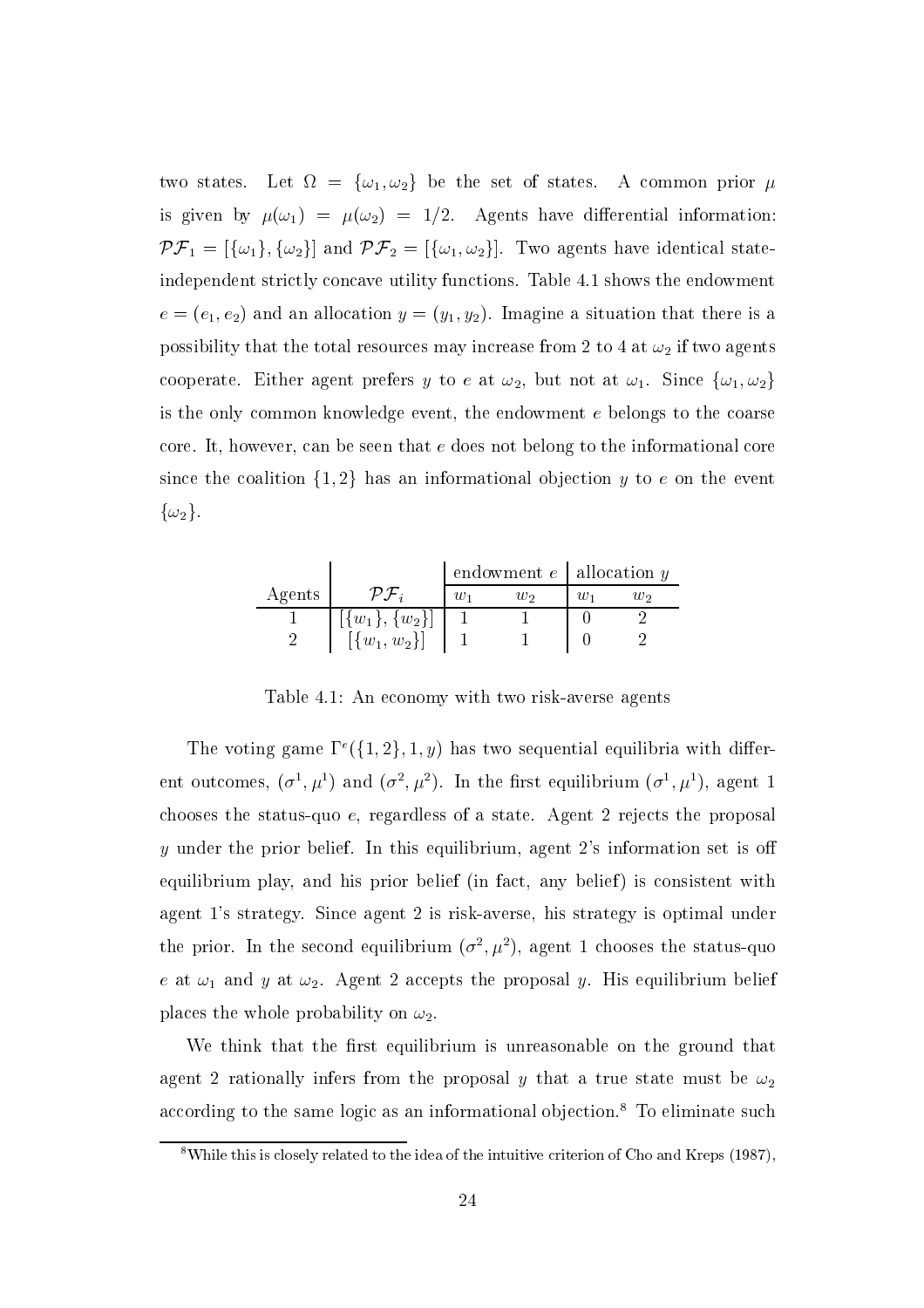a unreasonable equilibrium, we need to refine a sequential equilibrium based on the notion of an informational objection.

We introduce a refinement of a sequential equilibrium of  $\Gamma^x(S, i, y^S)$  in which the belief system satisfies the self-selection condition of a proposer.

**Definition 4.2.** A sequential equilibrium  $(\sigma, \mu)$  of  $\Gamma^x(S, i, y^S)$  is said to satisfy self-selection if the belief system  $\mu$  assigns to each of every responder j's (j  $\in$  $S, j \neq i$  information set I off equilibrium path his posterior  $\pi_{|I^+}$  given the event  $I^+$  where  $I^+ = \{ \omega \in I \mid E(u_i(y_i^S)|\mathcal{F}_i)(\omega) > E(u_i(x_i)|\mathcal{F}_i)(\omega) \}.$  If  $I^+$  is an empty set, then no restriction is imposed.

This definition means that, given a proposal and his private information  $I$ , every responder updates the prior belief  $\pi$  and infers that a true state must be in the event  $I^+$  that the proposer prefers to object to the status quo. In other words, the objection makes the self-selection of the proposer possible in equilibrium.

We will impose two further conditions on a sequential equilibrium of  $\Gamma(\mathcal{E})$ .

**Definition 4.3.** A sequential equilibrium  $(\sigma, \mu)$  of  $\Gamma(\mathcal{E})$  is said to have payoff*oriented response* if for every  $U \subset N$  and every  $i \in U$ , there exists a function  $a_{i,U}^{\mu}$ :  $\mathcal{PF}_i \to R$ , such that when the set of active players is U,  $\sigma$  prescribes player i's response rule as follows: for any proposal  $(S, x)$ ,  $i \in S \subset U$  and  $x \in A^S$ , player *i* accepts it, given information  $I = \mathcal{PF}_i(\omega)$  if and only if  $E_{\mu}(u_i(x_i)|\mathcal{F}_i)(\omega) \geq a_{i,U}^{\mu}(I)$  where  $E_{\mu}(u_i(x_i)|\mathcal{F}_i)(\omega)$  is defined by

$$
E_{\mu}(u_i(x_i)|\mathcal{F}_i)(\omega) = \sum_{\theta \in I} \mu(I)(\theta) \ u_i(x_i)(\theta).
$$
 (4.13)

it is not implied by the intuitive criterion since  $y$  is not "equilibrium dominated" for type  $\omega_1$  in their terminologies. At  $\omega_1$ , the proposer's highest payoff from proposing y is equal to the equilibrium payoff 1.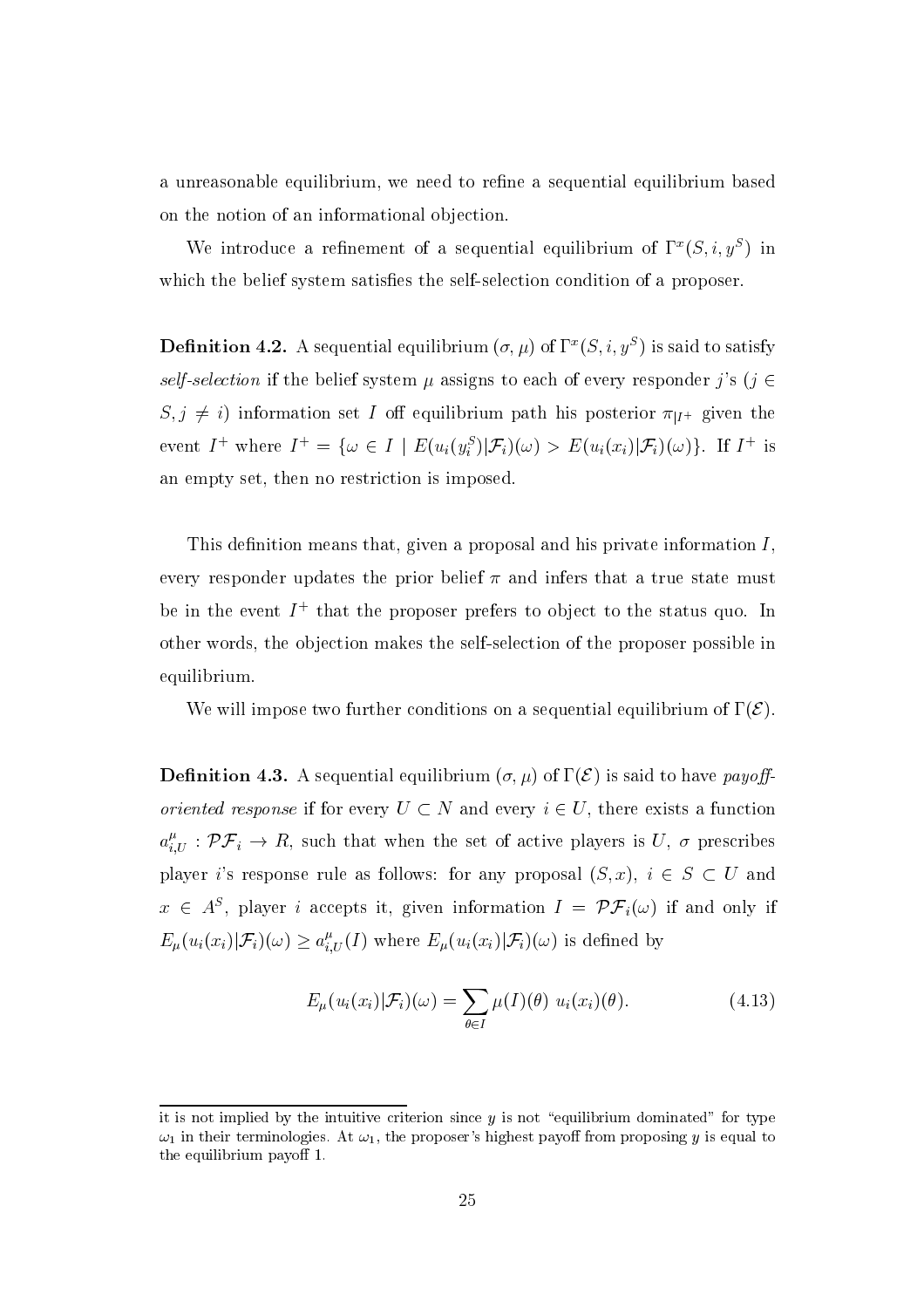In every sequential equilibrium of  $\Gamma(\mathcal{E})$ , every player employs a "cut-off" response rule in the sense that he accepts an allocation  $x$ , given information  $\mathcal{PF}_i(\omega)$ , if and only if  $E_\mu(u_i(x_i)|\mathcal{F}_i)(\omega) \geq a_i$  where  $a_i$  is some acceptance level. Generally, the acceptance level  $a_i$  may depend on the whole history of negotiations. For example, even if a player receives the same conditional expected utility by accepting the proposal, his response may be different, depending on the history. Definition 4.3 requires that every responder should be "payofforiented" so that he responds to a proposal in the same way as long as the set of active players and the belief system  $\mu$  are identical. In particular, it is critical to our result that responders' acceptance levels do not depend on how many proposals are left within the present period in negotiations.

The final property of an equilibrium comes from the peculiar property of the bargaining game  $\Gamma(\mathcal{E})$  with re-starts that there is an end of negotiations in each period when  $K$  successive proposals have been rejected. By this property. the following behavior may be possible in equilibrium. The initial proposer colludes with some player and they "waste" the opportunities of proposals just by repeating proposing and rejection between them until one of them becomes the last proposer within the period. In this case, the situation resembles to the ultimatum bargaining, and it may distort the bargaining outcome. To avoid this unreasonable equilibrium, we impose the following condition.

**Definition 4.4.** A sequential equilibrium  $(\sigma, \mu)$  of  $\Gamma(\mathcal{E})$  is said to have no end*effect* if its equilibrium play satisfies the following property: if an agreement  $(S, x^S)$ ,  $S \subset N$  and  $x^S \in A^S$ , is made by the K-th proposal in some period t, then every player  $i \in S$  has the opportunity to make a decision on the equilibrium play before the agreement  $(S, x^S)$  in period t.

If a sequential equilibrium has no end-effect, the distortion of the last proposal due to an end-effect can be avoided since, if they want, all members in the contract could propose other allocations before the equilibrium agreement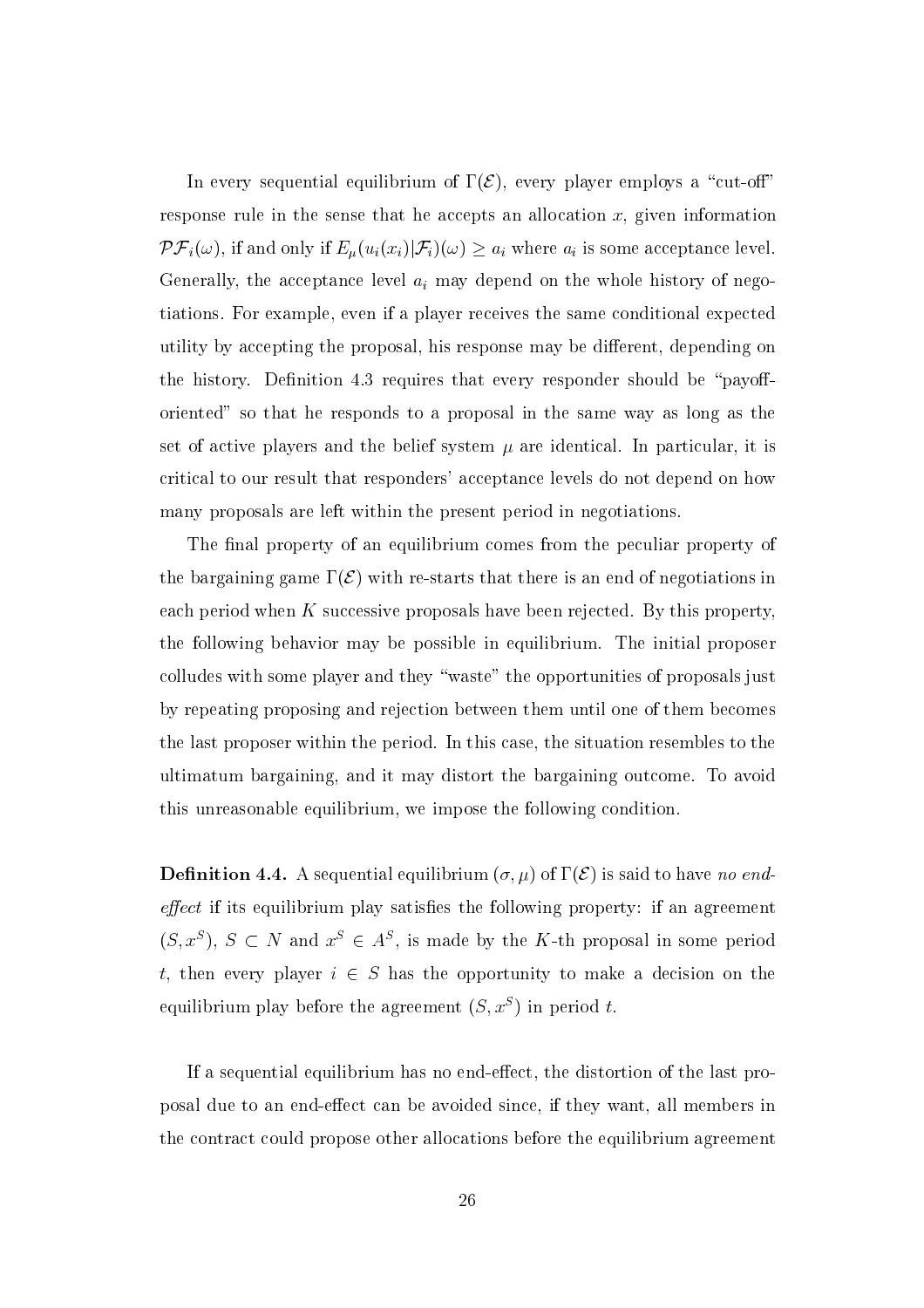is reached.

We are now ready to prove the main theorem. In what follows, a stationary sequential equilibrium is simply referred to as an equilibrium.

**Theorem 4.1.** Let  $\mathcal{E} = (\Omega, \pi, \{u_i, e_i, \mathcal{F}_i\}_{i \in N})$  be an economy with incomplete information. If a contract  $(N, x)$  is agreed (with probability one) in an equilibrium of the bargaining game  $\Gamma(\mathcal{E})$  which satisfies (i) payoff-oriented response, (ii) self-selection, and (iii) no end-effect, then the N-allocation x belongs to the informational core of  $\mathcal{E}$ .

**Proof.** Suppose that a contract  $(N, x)$ ,  $x \in A^N$ , is agreed at all states in an equilibrium  $(\sigma, \mu)$  of  $\Gamma(\mathcal{E})$  which satisfies the three properties in the theorem, but that x does not belong to the informational core of  $\mathcal E$ . The proof is done in two steps.

Step 1. We will prove that when the set of active players is  $N$  and information  $\mathcal{PF}_j(\omega)$  is privately revealed, every player j's acceptance level  $a_{j,N}^{\mu}(\mathcal{PF}_j(\omega))$ in  $\sigma_j$  is equal to his conditional expected utility  $E_\mu(u_j(x_j)|\mathcal{F}_j)(\omega)$  for x. Let player  $i \in N$ ,  $i \neq j$  be the last proposer in some period t. Suppose that player *i* proposes an allocation  $y = (y_i, y_j) \in A^{\{i,j\}}$  to player j, on his information set  $\mathcal{PF}_i(\omega)$  for any  $\omega \in \Omega$ . If player j accepts y, then he receives the conditional expected utility  $E_{\mu}(u_j(y_j)|\mathcal{F}_j)(\omega)$ . On the other hand, if player j rejects it, then negotiations go to the next period  $t + 1$ . Since  $(\sigma, \mu)$  is stationary, negotiations will result in the equilibrium allocation x. This means that player  $j$ receives the conditional expected utility  $E_{\mu}(u_j(x_j)|\mathcal{F}_j)(\omega)$  by rejecting y. By these arguments, we can see that it is optimal for player  $j$  to accept proposal y if and only if

$$
E_{\mu}(u_j(y_j)|\mathcal{F}_j)(\omega) \ge E_{\mu}(u_j(x_j)|\mathcal{F}_j)(\omega)
$$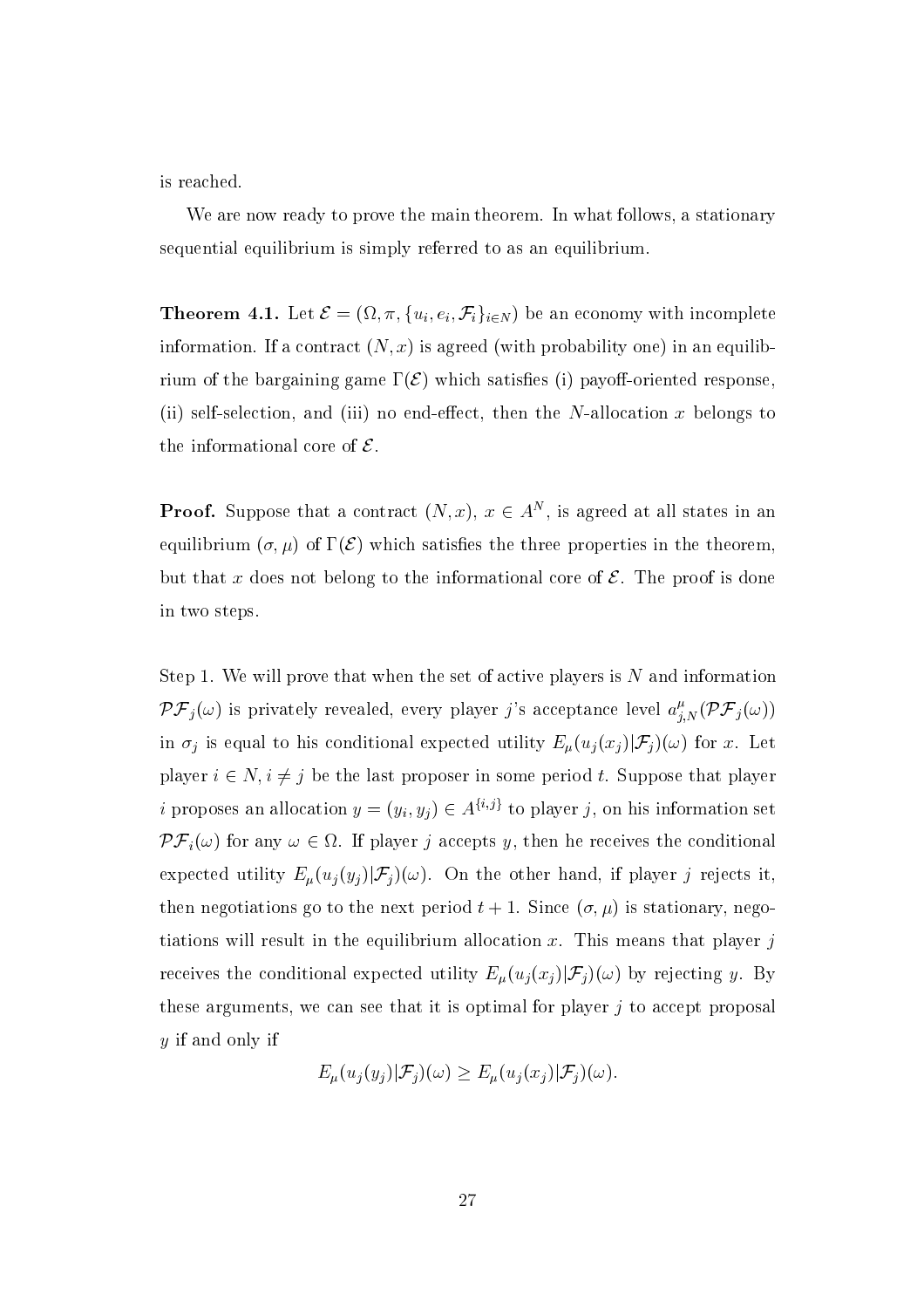This implies that

$$
a_{j,N}^{\mu}(\mathcal{PF}_j(\omega)) = E_{\mu}(u_j(x_j)|\mathcal{F}_j)(\omega) \text{ for every } \omega \in \Omega.
$$
 (4.14)

Step 2. Since the equilibrium allocation  $x$  does not belong to the informational core, there exists some coalition  $S$  which has an informational objection to  $x$ , that is, there exist an S-allocation  $y^S \in A^S$ , a member  $i \in S$  and an event  $E \in \mathcal{F}_i$  such that

$$
E(u_i(y_i^S)|\mathcal{F}_i)(\omega) > E(u_i(x_i)|\mathcal{F}_i)(\omega) \text{ for all } \omega \in E \tag{4.15}
$$

$$
E(u_i(y_i^S)|\mathcal{F}_i)(\omega) \le E(u_i(x_i)|\mathcal{F}_i)(\omega) \text{ for all } \omega \notin E \tag{4.16}
$$

and

$$
E(u_j(y_j^S)|\mathcal{PF}_j(\omega) \cap E) > E(u_j(x_j)|\mathcal{PF}_j(\omega) \cap E)
$$
\n(4.17)

for all  $j \in S, j \neq i$  and all  $\omega \in E$ .

Consider first the case that the equilibrium contract  $(N, x)$  is agreed as the last proposal in the initial period.<sup>9</sup> Due to the no-end-effect property, player *i* has an opportunity to make a proposal on the equilibrium play before the last proposal  $(N, x)$ . Suppose that player i deviates from the equilibrium play of  $(\sigma, \mu)$  at one of his information sets  $I_i \subset E$  and proposes the new contract  $(S, y^S)$ . By the inscrutability principle, no players j in S receive any additional information except the fields  $\mathcal{F}_j$  on the equilibrium play of  $(\sigma, \mu)$  before  $I_i$ . In particular, player *i* has the posterior belief  $\pi_{|I_i}$  on the information set  $I_i$  under the belief system  $\mu$ . On the other hand, since  $(\sigma, \mu)$  satisfies self-selection, it follows from (4.15) and (4.16) that all responders  $j(\neq i)$  update their belief by the proposal  $y^S$  and infer that the true state is in the event E. Thus, the belief system  $\mu$  assigns to their information sets  $\mathcal{PF}_i(\omega)$  succeeding the new proposal  $(S, y^S)$  the posterior belief  $\pi_{|\mathcal{PF}_j(\omega)\cap E}$  if  $\mathcal{PF}_j(\omega)\cap E\neq\emptyset$ .

<sup>&</sup>lt;sup>9</sup>The agreement is made in the initial period since the equilibrium is stationary. With no loss of generality, we assume that every possible equilibrium play has the same number of proposals before an agreement.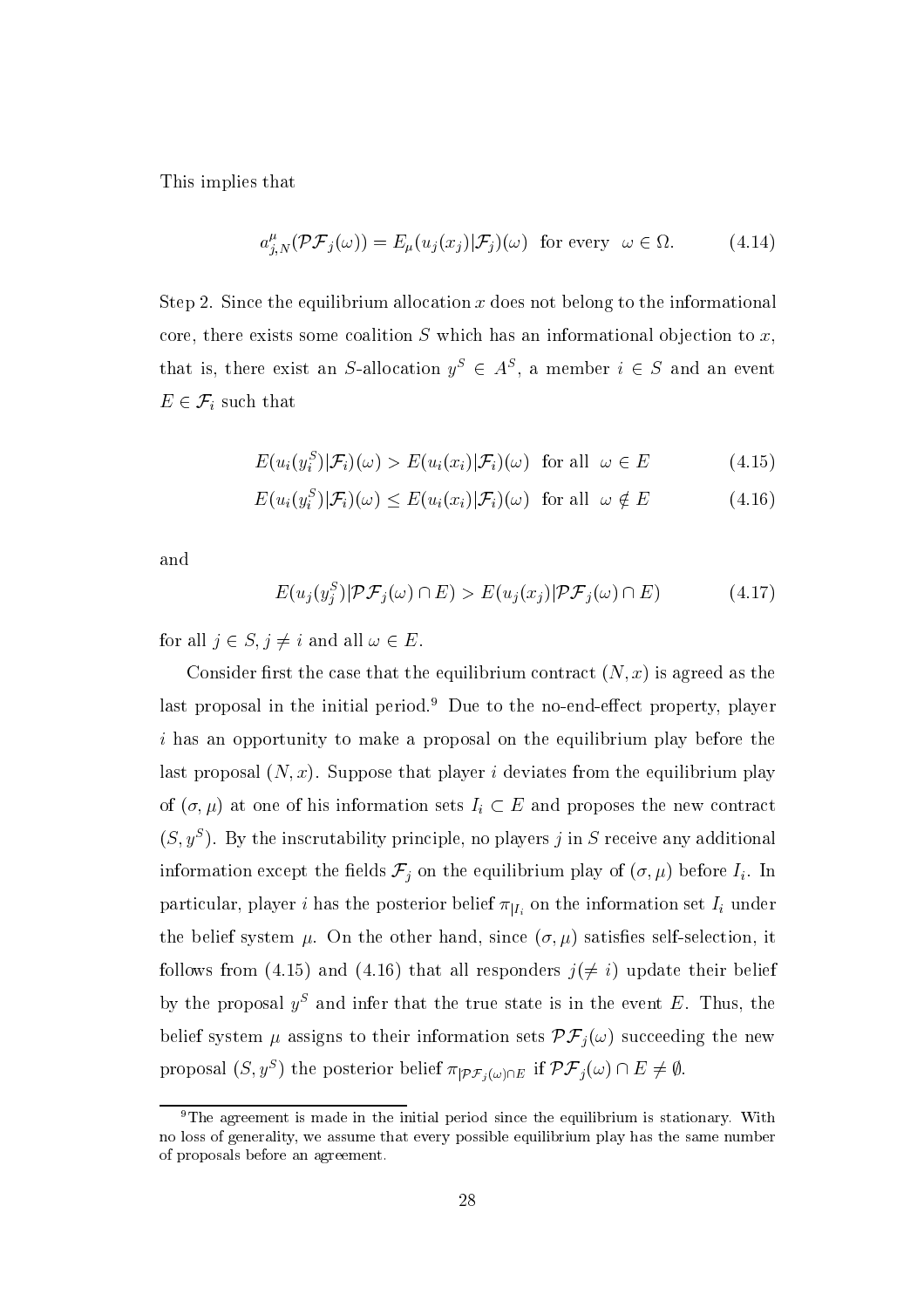By backward induction, we will show that all responders accept  $(S, y^S)$ at their information sets  $\mathcal{PF}_j(\omega)$  for all  $\omega \in E$ . Assume that all responders except the last one accept it. Then, the last proposer  $j$  receives the conditional expected utility  $E(u_j(y_j^S)|\mathcal{PF}_j(\omega) \cap E)$  if he accepts it. Since  $E(u_j(y_j^S)|\mathcal{PF}_j(\omega) \cap E)$  is greater than his acceptance level  $a_{j,N}^{\mu}(\mathcal{PF}_j(\omega))$  by (4.17), the last proposer j accepts  $y^S$  by the payoff-oriented response condition of the equilibrium  $(\sigma, \mu)$ . By applying the same arguments to other responders backward, we can show that all responders accept  $(S, y^S)$ . Since the proposal  $y^S$  is accepted on every play following the information set  $I_i$ , proposer i receives the conditional expected utility  $E(u_i(y_i^S)|I_i)$  by proposing  $y^S$  on the information set  $I_i$ . Thus, by (4.15), proposer i would be better-off by proposing  $y^S$  on  $I_i$  than in equilibrium. This contradicts that  $(\sigma, \mu)$  is an equilibrium.

Finally, consider the other case that the equilibrium contract  $(N, x)$  is agreed before the last proposal. In this case, every member in  $S$  has an opportunity to make a new proposal. Suppose that player i rejects  $(N, x)$  and proposes  $(S, y^S)$  on the information set  $I_i \subset E$ . By the same proof as in the first case, we can show that all responders accept it, and thus that player i would be better-off. The same contradiction as in the first case arises. Q.E.D.

The intuition for the theorem is as follows. When every player responds to any last proposal in each period, his rejection makes the game to re-start in the next period, and thereafter the equilibrium allocation  $x$  will be agreed in a stationary equilibrium. Thus, every responder receives his conditional expected utility for the equilibrium allocation  $x$  by rejecting the last proposal. By this fact, the optimal condition of response is that every responder's acceptance level is equal to his conditional expected utility for  $x$ . On the contrary to the theorem, suppose that the equilibrium allocation  $x$  does not belong to the informational core. Then, there exists some coalition  $S$  which has an informational objection to x. Specifically, there exists some particular member  $i$ of S and some S-allocation  $y^S$  such that, if i proposes  $y^S$  over the event where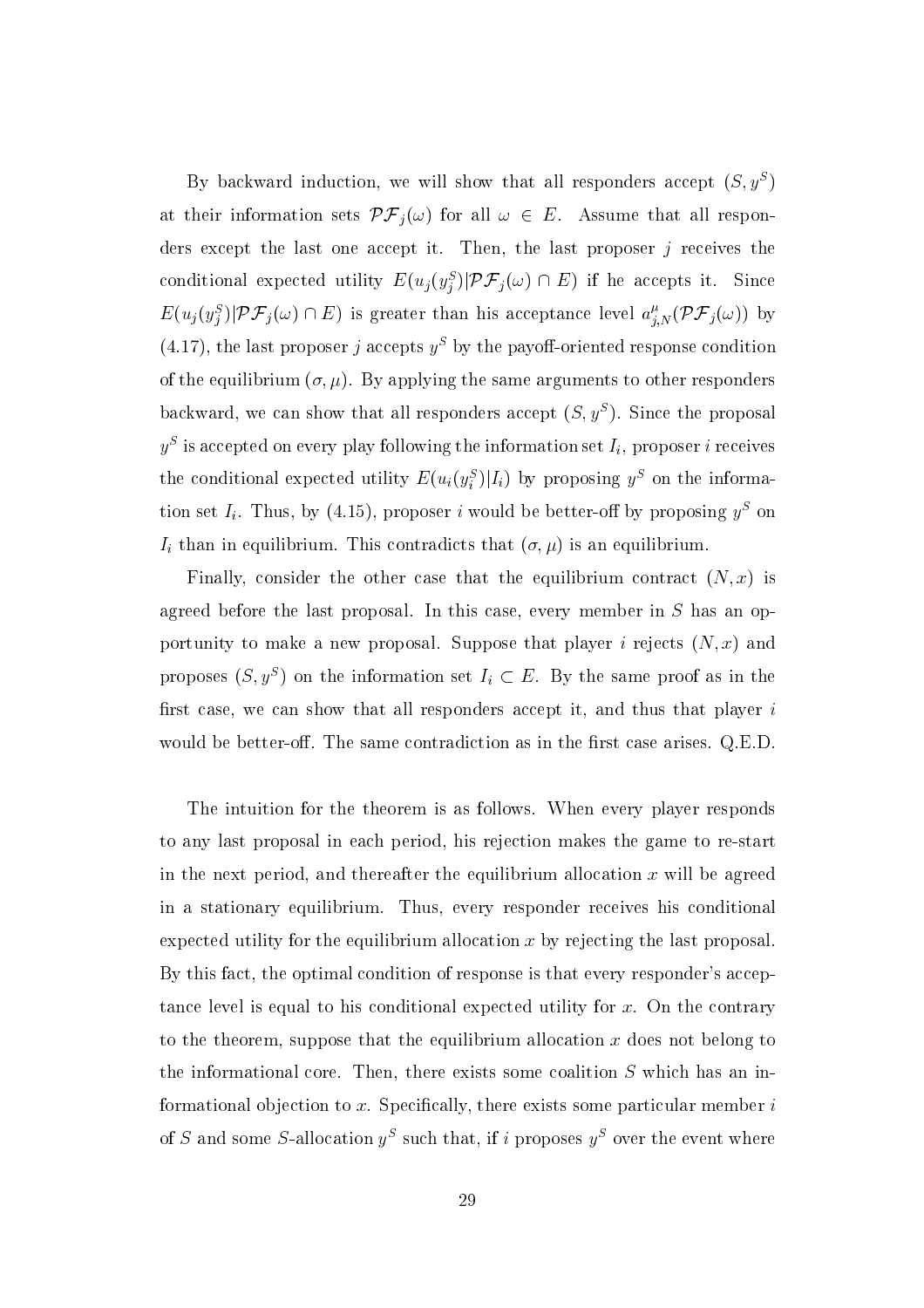he credibly reveals his preference of  $y^S$ , all members in S would be better-off by accepting  $y^S$  than in x under their equilibrium belief. The no-end-effect property guarantees such an opportunity for player  $i$  to propose the new allocation  $y^S$ . By the inscrutability principle, player *i* has the posterior belief given information  $\mathcal{F}_i$ , and every responder's belief is updated according to the self-selection property. Thus, if player  $i$  deviates from the equilibrium and proposes  $y^S$ ,  $y^S$  is accepted by all other members of S and player i will be better-off than in  $x$ . This contradicts that  $x$  is the equilibrium allocation.

To prove the inverse of Theorem 4.1, we need to weaken the notion of an informational objection as follows.

**Definition 4.5.** A coalition  $S$  has a weakly informational objection to an *N*-allocation  $x \in A^N$  if there exist an *S*-allocation  $y^S \in A^S$ , a member  $i \in S$ and an event  $E \in \mathcal{F}_i$  such that

- (1)  $E(u_i(y_i)|\mathcal{F}_i)(\omega) > E(u_i(x_i)|\mathcal{F}_i)(\omega)$  for all  $\omega \in E$ .
- (2)  $E(u_i(y_i)|\mathcal{F}_i)(\omega) \leq E(u_i(x_i)|\mathcal{F}_i)(\omega)$  for all  $\omega \notin E$
- (3)  $E(u_j(y_j)|\mathcal{PF}_j(\omega) \cap E) > E(u_j(x_j)|\mathcal{PF}_j(\omega) \cap E)$  for some  $\omega \in E$  and all  $j \in S, j \neq i$ .

The *strictly informational core* is the set of all N-allocations to which no coalition has a weakly informational objection.

The difference between the informational objection and the weakly informational objection lies in condition (3) about the responders' conditional expected utility. The weakly informational objection requires only that there exists at *least one* state in the self-selection event E for the proposer and all members of the coalition would be better-off by accepting the alternative proposal on the corresponding play, while the informational objection requires that the same thing happens for *every* state in the self-selection event  $E$ . Clearly, the strictly informational core is a subset of the informational core. Remark that the two sets coincide in an economy with complete information.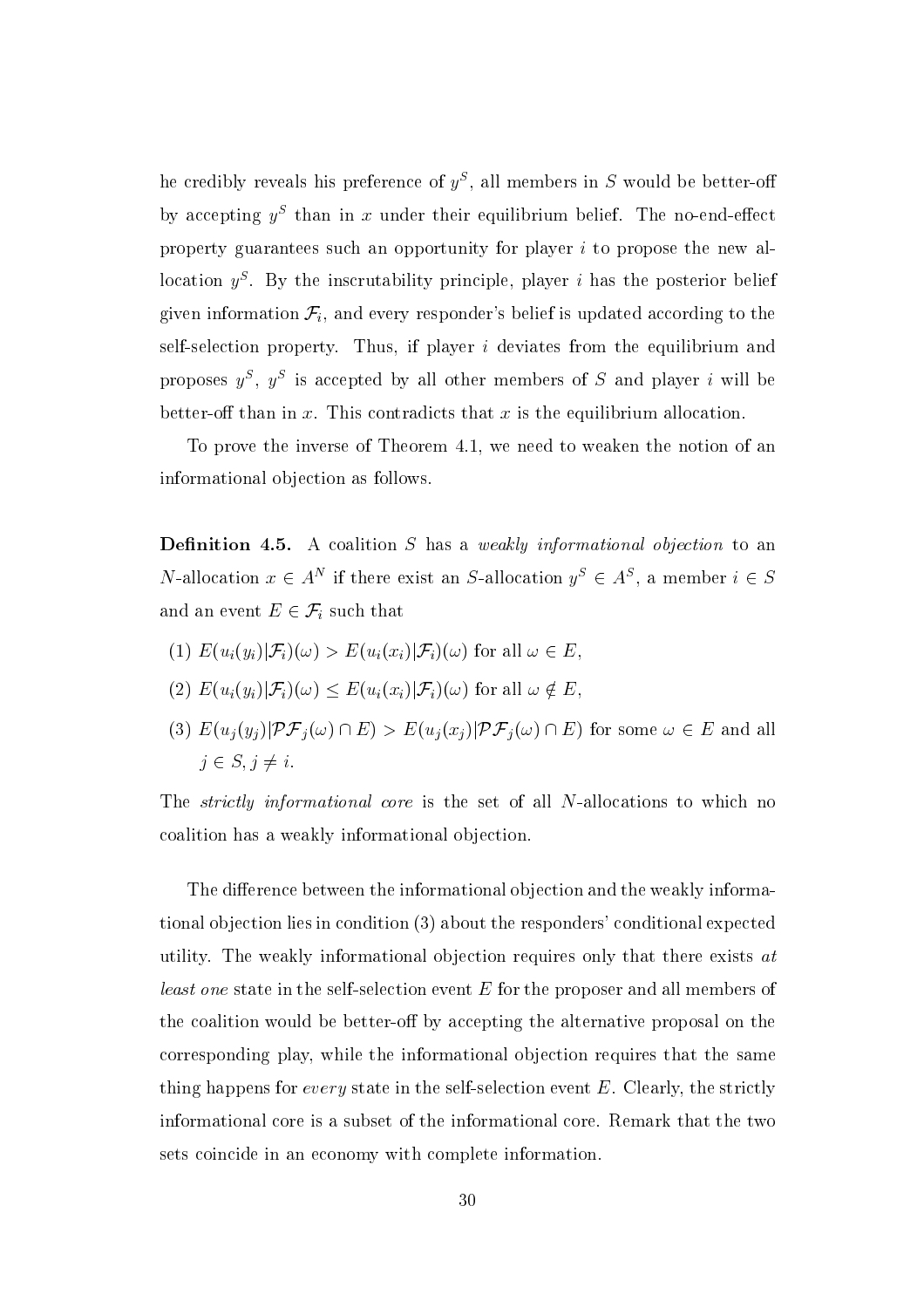For a coalition S, a sub-economy of an economy  $\mathcal{E} = (\Omega, \pi, \{u_i, e_i, \mathcal{F}_i\}_{i \in N})$ is defined as the economy in which the set of traders is restricted to S and all other elements are kept unchanged. Formally, a sub-economy  $\mathcal{E}^S$  is defined by  $\mathcal{E}^S = (\Omega, \pi, \{u_i, e_i, \mathcal{F}_i\}_{i \in S}).$ 

**Theorem 4.2.** Let  $\mathcal{E}$  be an economy with incomplete information. Assume that the strictly informational core of every sub-economy of  $\mathcal E$  (including  $\mathcal E$ itself) is non-empty. Then, for any N-allocation x in the strictly informational core of  $\mathcal E$ , there exists an equilibrium of the bargaining game  $\Gamma(\mathcal E)$  which satisfies (i) payoff-oriented response, (ii) self-selection, and (iii) no end-effect, and the N-allocation  $x$  is agreed (with probability one) in equilibrium.

**Proof.** By assumption, for every subset  $S \subset N$  we can select an S-allocation  $x^S$  in the strictly informational core of the sub-economy  $\mathcal{E}^S$  of  $\mathcal{E}$ . Select  $x^N = x$ for  $S = N$ . Define the strategy  $\sigma_i$  of player i in the bargaining game  $\Gamma(\mathcal{E})$  as follows. When the set of active players is  $S$ , player i, receiving every information  $\mathcal{PF}_i(\omega)$ ,

- (i) proposes  $(S, x^S)$ , and
- (ii) for any proposal  $(T, y^T)$  with  $i \in T \subset S$ , accepts it if and only if  $(T, y^T) = (S, x^S)$ , or  $E_\mu(u_i(y_i^T)|\mathcal{F}_i)(\omega) > E_\mu(u_i(x_i^S)|\mathcal{F}_i)(\omega)$ .

The belief system  $\mu$  is constructed so that it is consistent with  $\sigma = (\sigma_1, \dots, \sigma_n)$ and moreover that, off equilibrium path, it assigns to each of every proposer *i*'s information set *I* his posterior  $\pi_{|I}$  given *I* and to each of every responder j's information set J the posterior  $\pi_{|J^+|}$  given  $J^+$  where  $J^+ = \{ \omega \in$  $J | E(u_j(y_j^T)|J) > E(u_j(x_j^S)|J)$ .

It can be easily seen that  $\sigma_i$  is a stationary strategy satisfying the three properties in the theorem. Further, when the strategy combination  $\sigma$  is employed,  $x$  is agreed immediately in the initial period.

We will prove that the pair  $(\sigma, \mu)$  is a sequential equilibrium of  $\Gamma(\mathcal{E})$ . To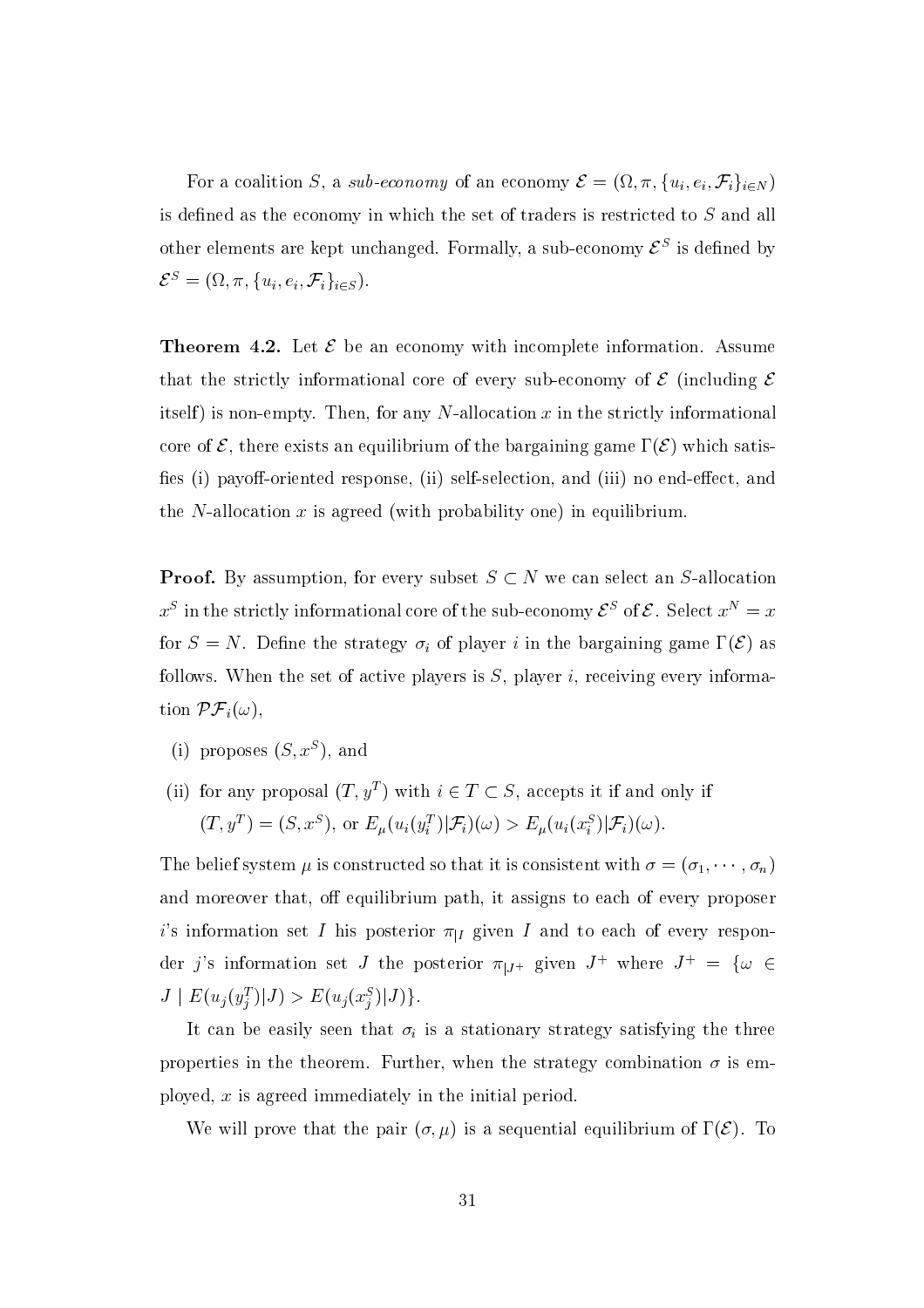do this, it suffices us to show that  $\sigma$  prescribes an optimal choice at each of every player's information set, given  $(\sigma, \mu)$ . Without loss of generality, we can assume that the set of active players is  $N$ . The same arguments can be applied to other cases.<sup>10</sup> It is clear that the response strategy (ii) is optimal at each of every player i's information set  $I_i = (\mathcal{PF}_i(\omega), z)$ , given  $(\sigma, \mu)$ .

Suppose that player *i* deviates from (i) at his any information set  $\mathcal{PF}_i(\omega)$ and proposes another contract  $(S, y^S)$  such that  $E(u_i(y^S)|\mathcal{F}_i)(\omega) > E(u_i(x)|\mathcal{F}_i)(\omega)$ . Let

$$
E = \{ \omega \in \Omega \mid E(u_i(y_i^S)|\mathcal{F}_i)(\omega) > E(u_i(x_i)|\mathcal{F}_i)(\omega) \}.
$$

Since  $x$  belongs to the strictly informational core,  $S$  does not have a weakly informational objection to x. Thus, for any  $\omega \in E$  there exists some player  $j \in S, j \neq i$ , such that

$$
E(u_j(y_j^S)|\mathcal{PF}_j(\omega) \cap E) \le E(u_j(x_j)|\mathcal{PF}_j(\omega) \cap E).
$$

Then, by (ii), player j rejects player i's proposal  $(S, y^S)$ , on his information set  $\mathcal{PF}_i(\omega)$ , under the belief system  $\mu$ . Since there exists some responder who rejects player i's proposal  $(S, y^S)$  on every play starting from the event E, player  $i$ 's conditional expected utility remains to be the same as in equilibrium on each of his information sets  $\mathcal{PF}_i(\omega) \subset E$ . Thus, it is optimal for player i to propose  $(N, x)$ . Q.E.D.

The intuition for the theorem is as follows. For every N-allocation x in the strictly informational core, we can construct an equilibrium of  $\Gamma(\mathcal{E})$  such that every player proposes  $x$  independent of his private information and every responder accepts any non-equilibrium proposal  $y<sup>S</sup>$  if and only if his conditional expected payoff for  $y^S$  is greater than that for x under his updated belief

<sup>&</sup>lt;sup>10</sup>Every subgame of  $\Gamma(\mathcal{E})$  where the set of active players is S is not reached on the equilibrium play of  $(\sigma, \mu)$ . Since we can select the belief system  $\mu$  such that no players in S receive no information except  $\mathcal{F}_i$  from any history before the subgame, the same proof as in the case of  $N$  can be applied to the subgame played by  $S$ .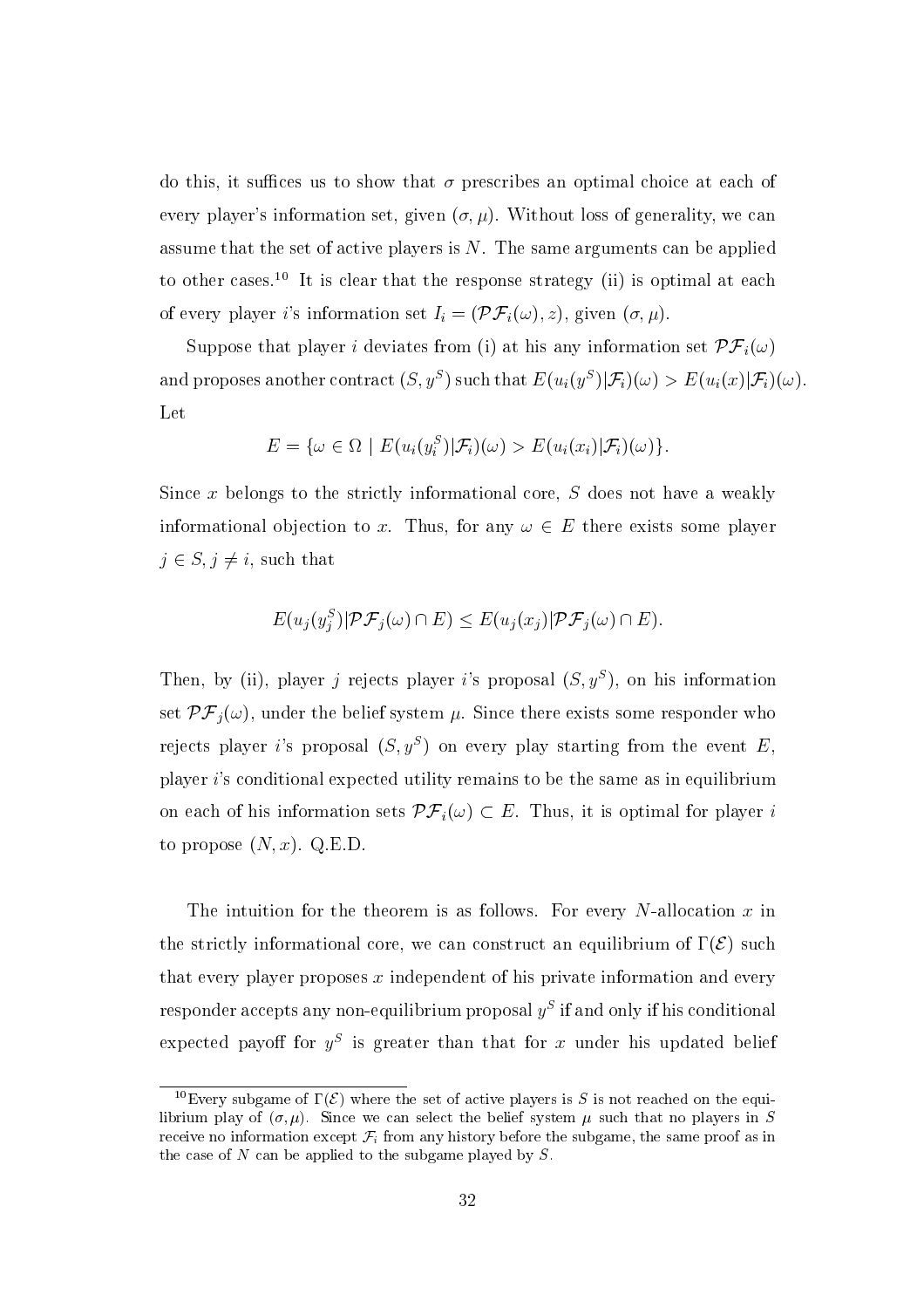through endogenous information transmission. To support this strategy as an equilibrium, we need to strengthen the notion of an informational objection so that, when the player makes any non-equilibrium proposal in attempting to increase his expected utility conditional to private information, there exists at least one responder to reject it for every possible state in the self-selection event. The notion of an informational objection guarantees only that there exists such a responder for *some* possible state in the self-selection event.

#### Discussion  $\overline{5}$

In this section, we discuss our results in relation to two branches of literature, the incentive-compatible core in the case of unverifiable states, and non-cooperative coalitional bargaining models for the core with complete information.

As Vohra (1999) argues, a feasible allocation must be incentive compatible when a state of an economy is unverifiable when a contract is implemented. That is, it should be optimal for every member of a coalition to report his private information (type) truthfully when all others do so. Given the new set of feasible allocations with incentive constraints, our model of a coalitional voting game can be applied to the case of unverifiable states without any difficulty. More generally, by the revelation principle, agents can propose any indirect (communication) mechanism followed by votes. If the mechanism is accepted, all members in the coalition are asked to report their messages. Then, the mechanism assigns a net-trade according to reported messages. In a game of the mechanism, agents may report strategically, receiving a new information revealed by others' voting.

Dutta and Vohra (2005) define the credible core where incentive compatibility is required over an event which is reasonably believed through information transmission. Serrano and Vohra (2007) provide a non-cooperative support to the credible core. The credible core is reduced to the Wilson's fine core allow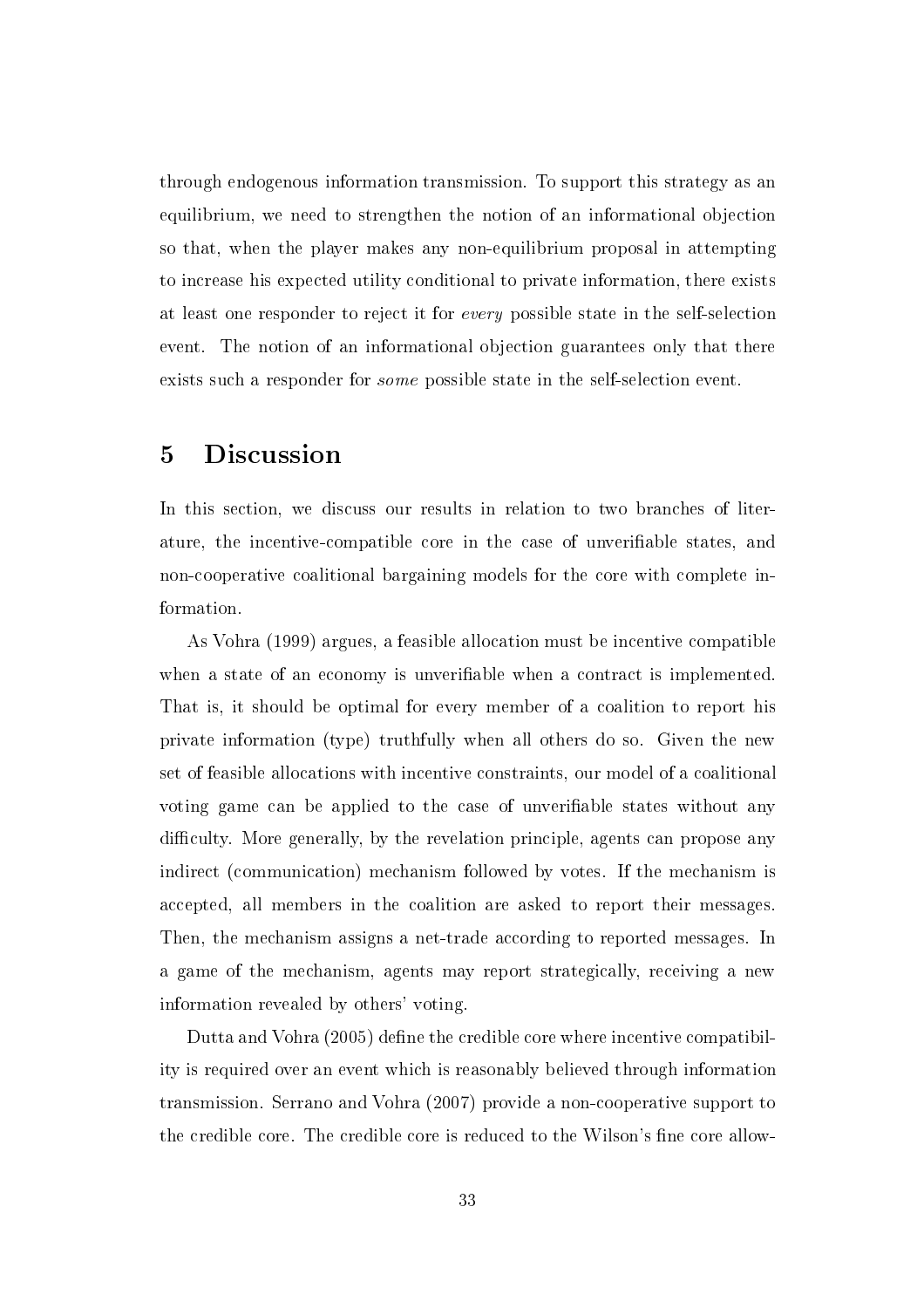ing unlimited communication in the case of verifiable states. In Serrano and Vohra's voting game, a proposal of an uninformed mediator makes it possible the coordination of all members' voting behavior on every admissible event as the fine core presumes. In this paper, we have shown that the issue of endogenous information transmission is relevant even in the case of verifiable states since a proposal by an informed agent may reveal his private information to other agents only in a credible way.

We now turn to discuss the non-cooperative coalitional bargaining model in this paper. In the literature, several non-cooperative coalitional bargaining models for the core have been presented in the case of complete information. A natural extension of the Rubinstein's two-person alternating-offers model to the *n*-person coalitional bargaining situation seems to be a sequential bargaining model without re-starts. The protocol of the model was first studied by Selten (1981). In the model, an initial player selected by some predetermined order proposes a coalitional allocation and the first rejector becomes the next proposer. This process is repeated until all players join coalitions. However, every stationary subgame perfect equilibrium payoff allocation of the model does not belong to the core as the next example shows.<sup>11</sup>

Consider a coalitional game  $(N, v)$  with transferable utility where  $N =$  $\{1,2,3\}$  and the characteristic function v satisfies:  $v(\{1,2,3\})=v(\{1,2\})=3$ ,  $v({1,3}) = 2$ , and  $v({2,3}) = v({1}) = v({2}) = v({3}) = 0$ . The core is the set of all payoff profiles  $(x_1, x_2, 0)$  where  $2 \le x_1 \le 3$ . It can be seen that the following stationary strategy profile is a subgame perfect equilibrium of the sequential bargaining game explained above. Player 1 proposes  $({1, 2}, (1, 2))$  and accepts any proposal if he is offered at least 1. Player 2 proposes  $({1, 2}, {1, 2})$  and accepts any proposal if he is offered at least 2. Player 3 proposes  $(\{1,3\}, (1,1))$  and accepts any proposal if he is offered at least 1. If either player 1 or player 2 is an initial proposer, then the allocation  $(1, 2, 0)$  is realized. If player 3 is an initial proposer, then the allocation  $(1, 0, 1)$ 

<sup>&</sup>lt;sup>11</sup>See Moldovanu and Winter  $(1995)$ .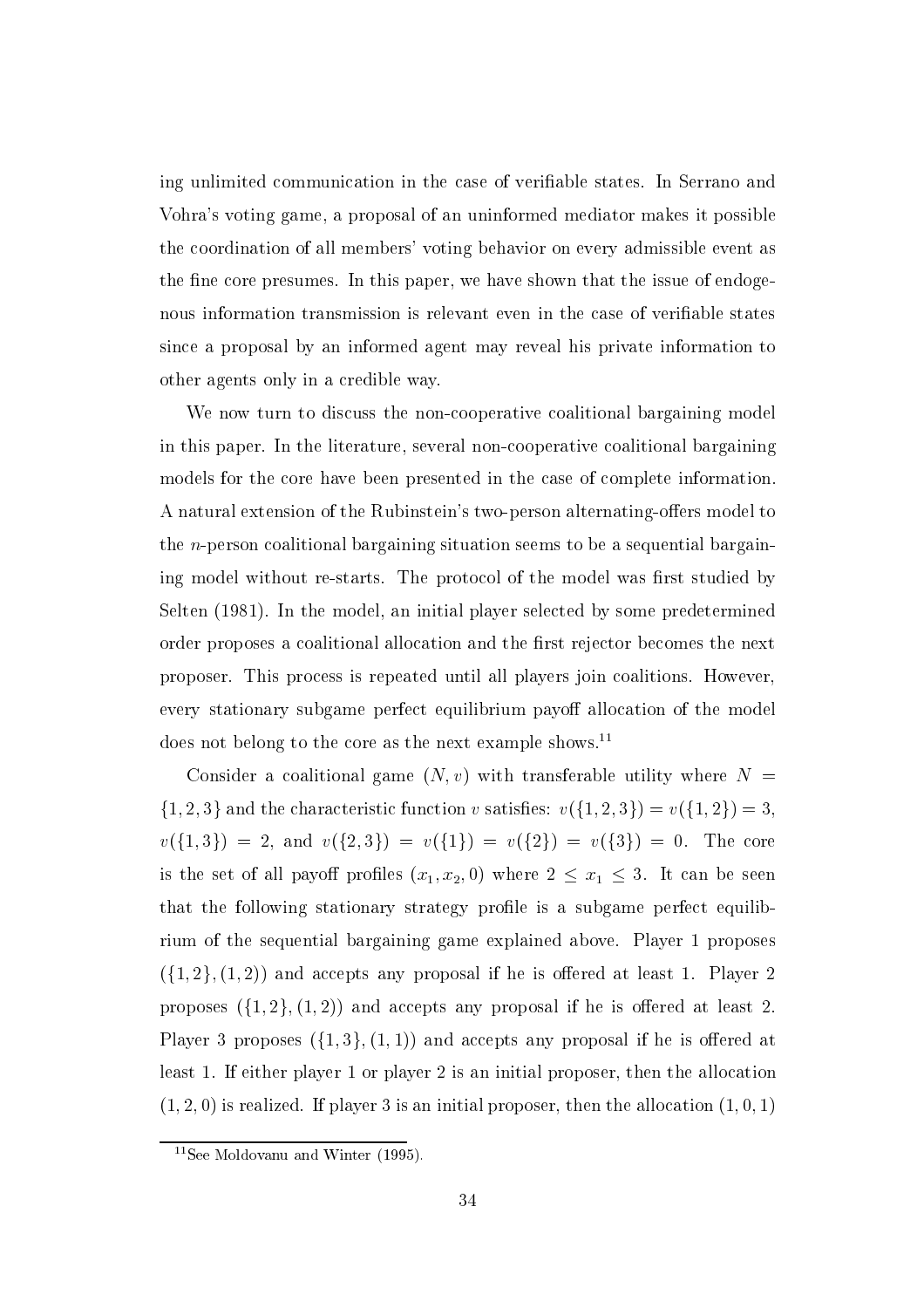is realized. Neither allocation belongs to the core.

This example illustrates that the cooperative concept of domination underlying the core is not straightforwardly justified by non-cooperative game theory. Although the equilibrium allocation  $(1, 2, 0)$  proposed by player 1 is dominated by a payoff allocation  $(1.5, 0.5)$  of the coalition of players 1 and 3, it is rejected by player 3 since he can receive a higher payoff 1 than 0.5 by doing so in equilibrium. What is critical to a responder is a comparison between a payoff offered to him and the continuation payoff, a payoff which he expects to receive by rejection. As the example above shows, the current payoff on a table and the continuation payoff may be different if the equilibrium allocation is sensitive to an order of proposers. Notice that this problem does not arise in the coalitional voting game since the status-quo allocation prevails by the rule of the game if any proposal is rejected.

In the literature, several different approaches have been introduced to avoid the sensitivity of an equilibrium to an order of proposers in negotiations. Our approach, the possibility of re-starts combined by the payoff-oriented response rule, is just one of them. Some of other approaches include the order-independent equilibrium (Moldovanu and Winter  $1995$ )<sup>12</sup>, a continuoustime model (Perry and Reny 1994) and the competition to make offers (Evans 1997). Notice that all these approaches are invented to prove the result (corresponding to Theorem 4.1) that every stationary subgame perfect equilibrium allocation is included in the core. We believe that Theorem 4.1 can be also proved by other approaches if they are suitably extended to the case of incomplete information. In our view, no approach is superior to others. They reflect a diversity of bargaining situations in real life. The fact that the core can be justified by various non-cooperative bargaining models supports it as a cooperative solution which may be applicable to broad situations.

<sup>&</sup>lt;sup>12</sup>Recently, Horniacek (2008) shows that any non core-allocation can be eliminated from the set of stationary subgame perfect equilibrium allocations of Moldovanu and Winter's (1995) model if one allows players' preference for coalitions as well as payoffs.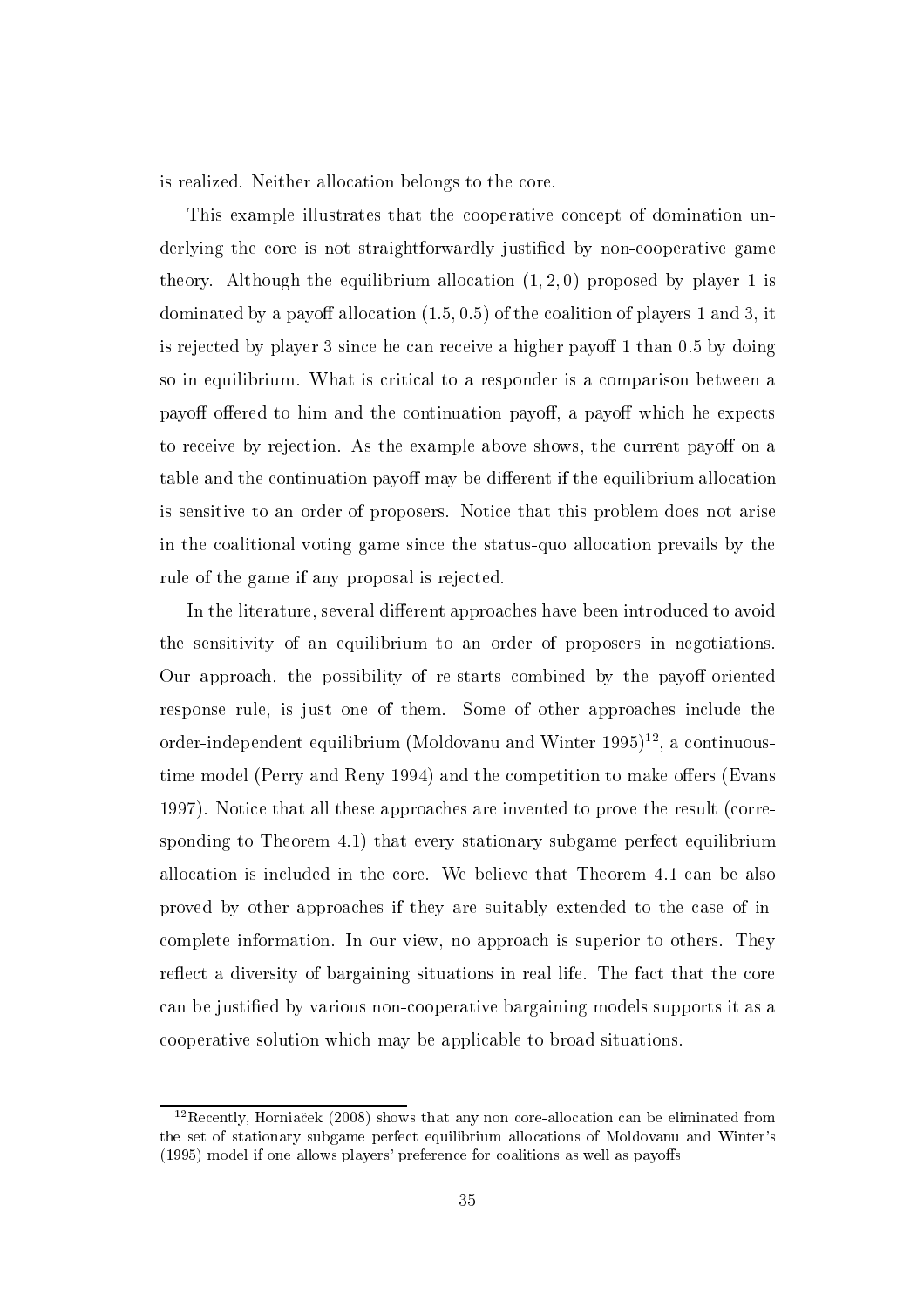#### **Concluding Remarks** 6

In this paper, we have introduced a notion of the informational core in an exchange economy with incomplete information based on the idea that an objection by a coalition should take into account endogenous information transmission from an informed proposer to other members. We have proved that a refinement of a sequential equilibrium of a non-cooperative bargaining model eliminates any non-core-allocation. A complete characterization of the informational core in terms of a non-cooperative bargaining equilibrium is left to future work.

## References

- Chatterjee, K., B. Dutta, D. Ray, and K. Sengupta, "A Noncooperative Theory of Coalitional Bargaining," Review of Economic Studies 60, 1993, 463-477.
- Cho, I.-K. and D. Kreps, "Signaling Games and Stable Equilibria," Quarterly Journal of Economics 102, 1987, 179-222.
- de Clippel, G., "The Type-Agent Core of Exchange Economies with Asymmetric Information," Journal of Economic Theory 135, 2007, 144-158.
- Dutta, B. and R. Vohra, "Incomplete Information, Credibility and the Core," Mathematical Social Sciences 50, 2005, 148-165.
- Forges, F., Minelli, E. and R. Vohra, "Incentives and the Core of an Exchange Economy: a Survey," Journal of Mathematical Economics 38, 2002, 1-14.
- Horniacek, M. "Negotiation, preferences over agreements, and the core," International Journal of Game Theory 37, 2008, 235-249.
- Kreps, D. and R. Wilson, "Sequential Equilibria," Econometrica 50, 1982, 863-894.
- Myerson, R. B., "Mechanism Design by an Informed Principal," Econometrica 51, 1983, 1767-1797.